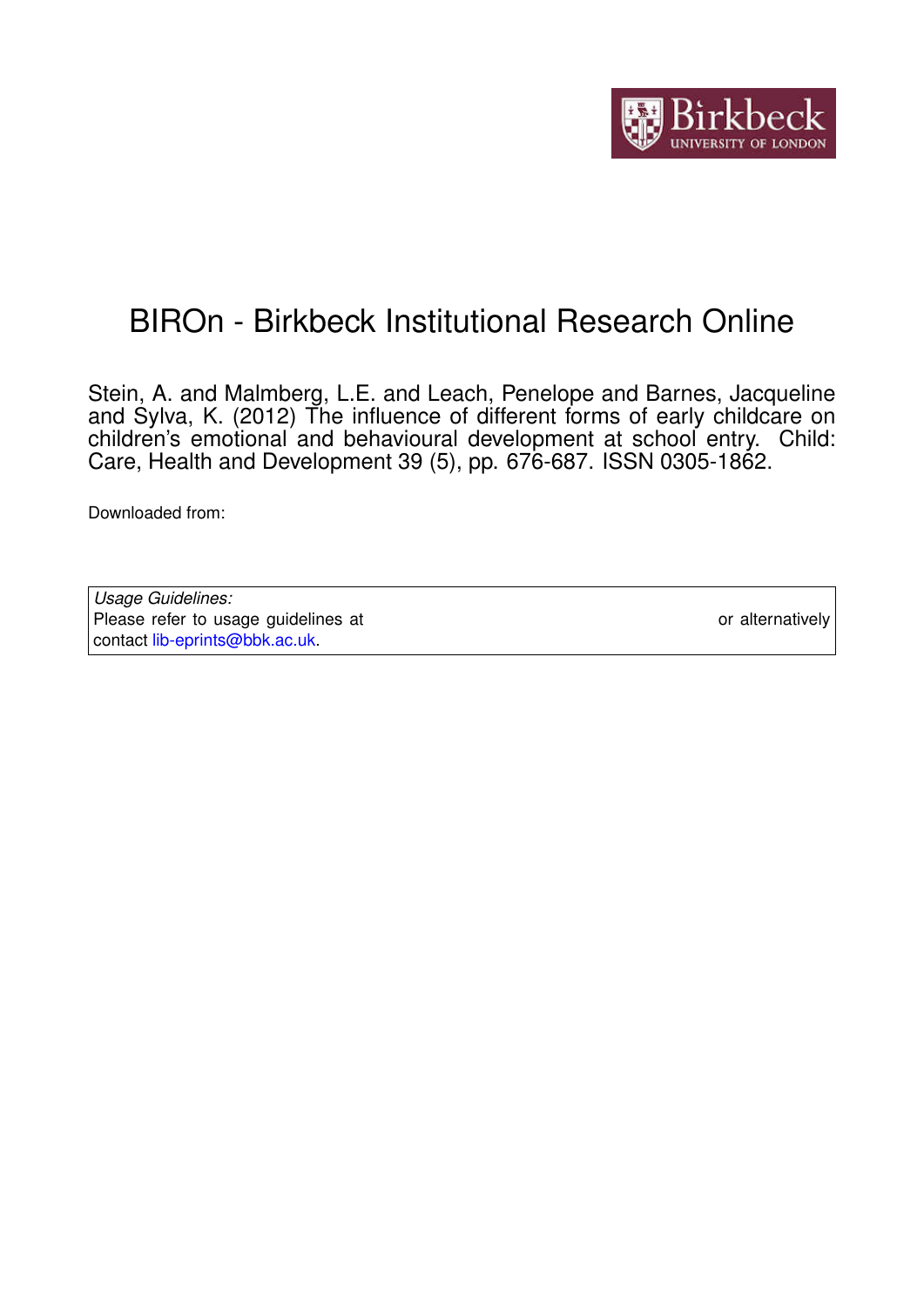#### **Descriptive Title:**

## **The Influence of Different Forms of Early Childcare on Children's**

## **Emotional and Behavioural Development at School Entry**

Alan Stein FRCPsych<sup>1,4</sup>, Lars-Erik Malmberg PhD<sup>2</sup>, Penelope Leach<sup>3,4</sup> PhD, Jacqueline Barnes

PhD<sup>3,4</sup>, Kathy Sylva<sup>2</sup> PhD and the FCCC-team<sup>5</sup>

<sup>1</sup> Department of Child and Adolescent Psychiatry, University of Oxford.

<sup>2</sup> Department of Education, University of Oxford

<sup>3</sup> Institute for the Study of Children, Families and Social Issues, Birkbeck, University of London.

<sup>4</sup> Tavistock and Portman NHS Trust, London

<sup>5</sup> The Families, Children and Child Care project team is: Beverley Davies, Katharina Ereky-Stevens, Jenny

Godlieb, Lindsay Hague, Denise Jennings, Michelle Nichols, Bina Ram, Angela Triner, Jo Walker

*Alan Stein – Professor of Child and Adolescent Psychiatry*

*Lars-Erik Malmberg – RCUK Academic Fellow*

*Penelope Leach - Senior Research fellow in the Institute for the Study of Children, Families and Social Issues*

*Jacqueline Barnes - Professor & Deputy Director of the Institute for the Study of Children, Families and Social Issues*

*Kathy Sylva - Professor of Educational Psychology*

Key words: Childcare effects, infant care, childcare quality

Short title: Childcare and behavioural outcomes

Word count: 5480

Address for correspondence: Professor Alan Stein, [alan.stein@psych.ox.ac.uk,](mailto:alan.stein@psych.ox.ac.uk) University of Oxford, Department of Psychiatry, Warneford Hospital, Oxford, OX3 7JX, UK, Tel: + 44 (0) 1865 223931. Fax: +44 (0)1865 226384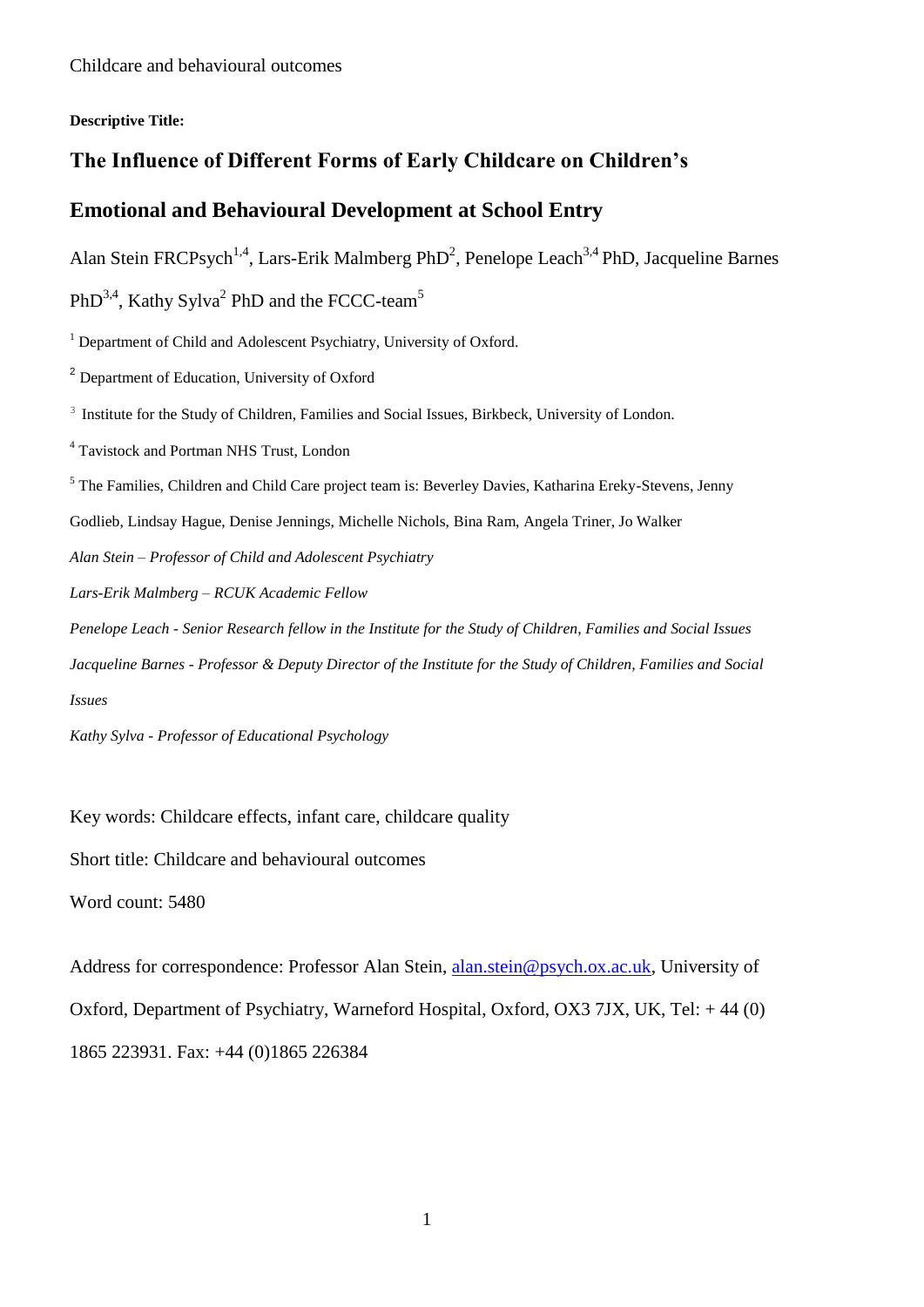#### **ABSTRACT**

**Background**: Over the past few decades there has been a dramatic increase in maternal employment and, as a result, an increase in the use of non-maternal childcare in the early years. The purpose of this longitudinal study was to examine, in a large representative English sample, the influence of different forms of childcare on children's behavioural and emotional development around the age of school entry.

**Methods**: A sample of 991 families, originally recruited when the children were 3 months old, was assessed around school entry age at 51 months. The main outcome variable was the children's emotional and behavioural functioning, measured by questionnaire completed by both mothers and teachers. A range of repeated assessments were carried out at different time points, including direct observation of the quality of maternal caregiving and observations of the quality of non-parental care, and amount of time spent in different forms of care. **Results**: The strongest and most consistent influences on behaviour and emotional problems were derived from the home, including lower socio-demographic status, poorer maternal caregiving, parental stress/ maternal mental health problems, as well as child-gender (being a boy). Non-parental childcare had small effects on child outcome. One finding that did emerge was that children who spent more time in group care, mainly nursery care, were more likely to have behavioural problems, particularly hyperactivity.

**Conclusions**: These findings suggest that interventions to enhance children's emotional and behavioural development might best focus on supporting families and augmenting the quality of care in the home.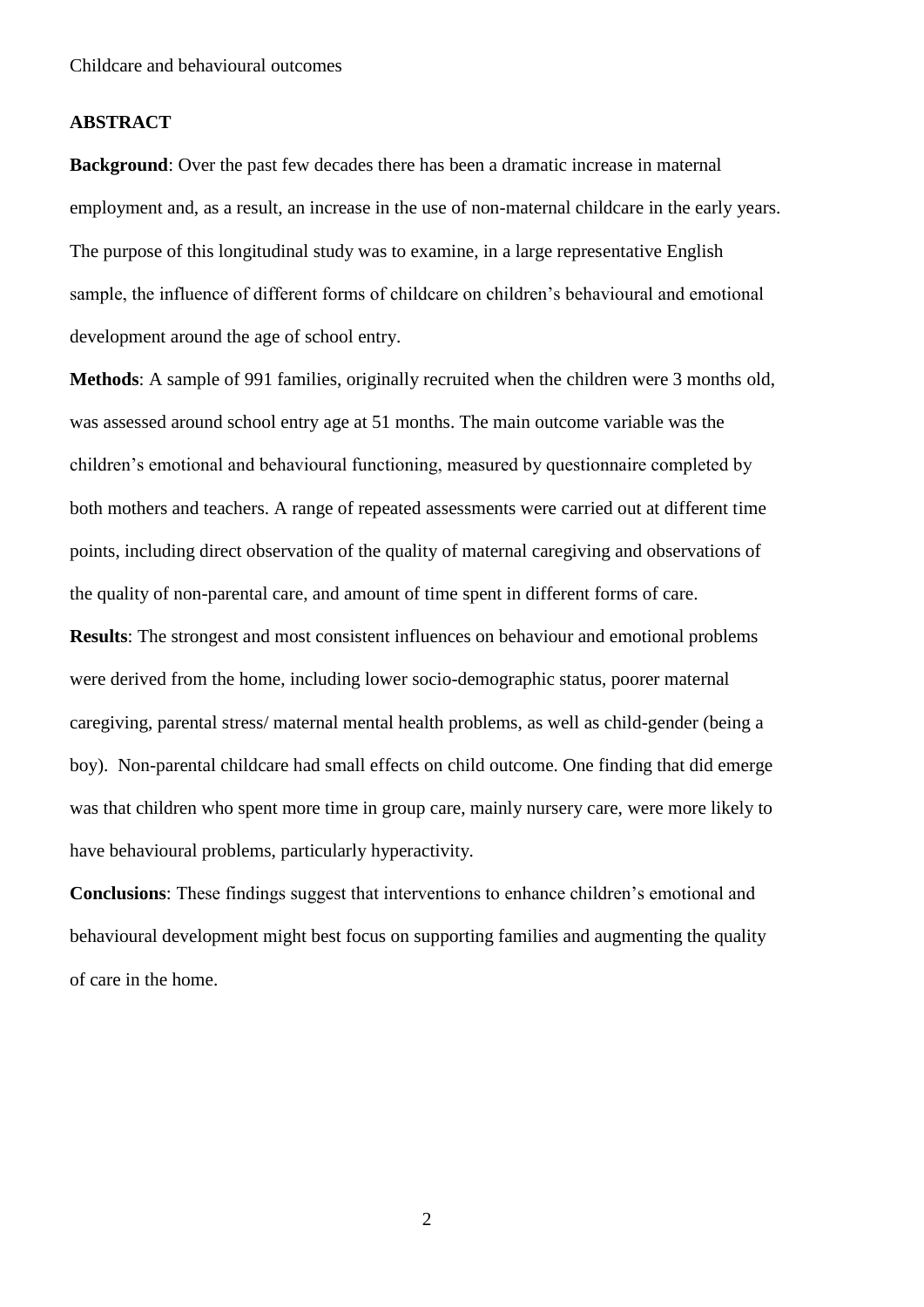#### **1. INTRODUCTION**

Over the past few decades there has been a dramatic increase in maternal employment and, as a result, an increase in the use of non-maternal childcare in the early years. This social trend has given rise to a great deal of debate about the short and long term effects of early childcare on child development, family life and more widely, the impact on broader society. One of the areas that has been of particular interest is the potential impact on children's behavioural and emotional development and this has been recognised as a major public health issue. In particular, the recent Marmot report on health inequalities highlights the importance of children's early experiences in influencing their later emotional and behavioural development (Marmot, 2010).

The most consistent finding from longitudinal studies of the relative influences on children's emotional and behavioural development is that the most important are socio-demographic factors and parental behaviours, particularly the quality of maternal care in the home (NICHD ECCRN 2005; Melhuish *et al*. 2008). There is good evidence from follow-up studies from the USA (Belsky *et al*. 2007; NICHD ECCRN 2001) that young children who spend considerable periods of time in centre-based care are more at risk of developing externalising behaviour problems (Melhuish *et al*. 2008). However, the findings from some European studies have not found these negative effects of centre-based care (Borge *et al*. 2004; Mathers & Sylva 2007). Some possible reasons for the conflicting findings are: i) a higher percentage of children in the USA are in non-maternal care before four months due to national differences in employment arrangements such as maternity leave allowances; there is no maternal leave allowance in the USA with varying amounts in different European countries (NICHD ECCRN 2001). Furthermore in the UK there is legislation that allows working mothers with young children to work part-time if they wish (NICHD ECCRN 2001; Leach 2009); ii) there are national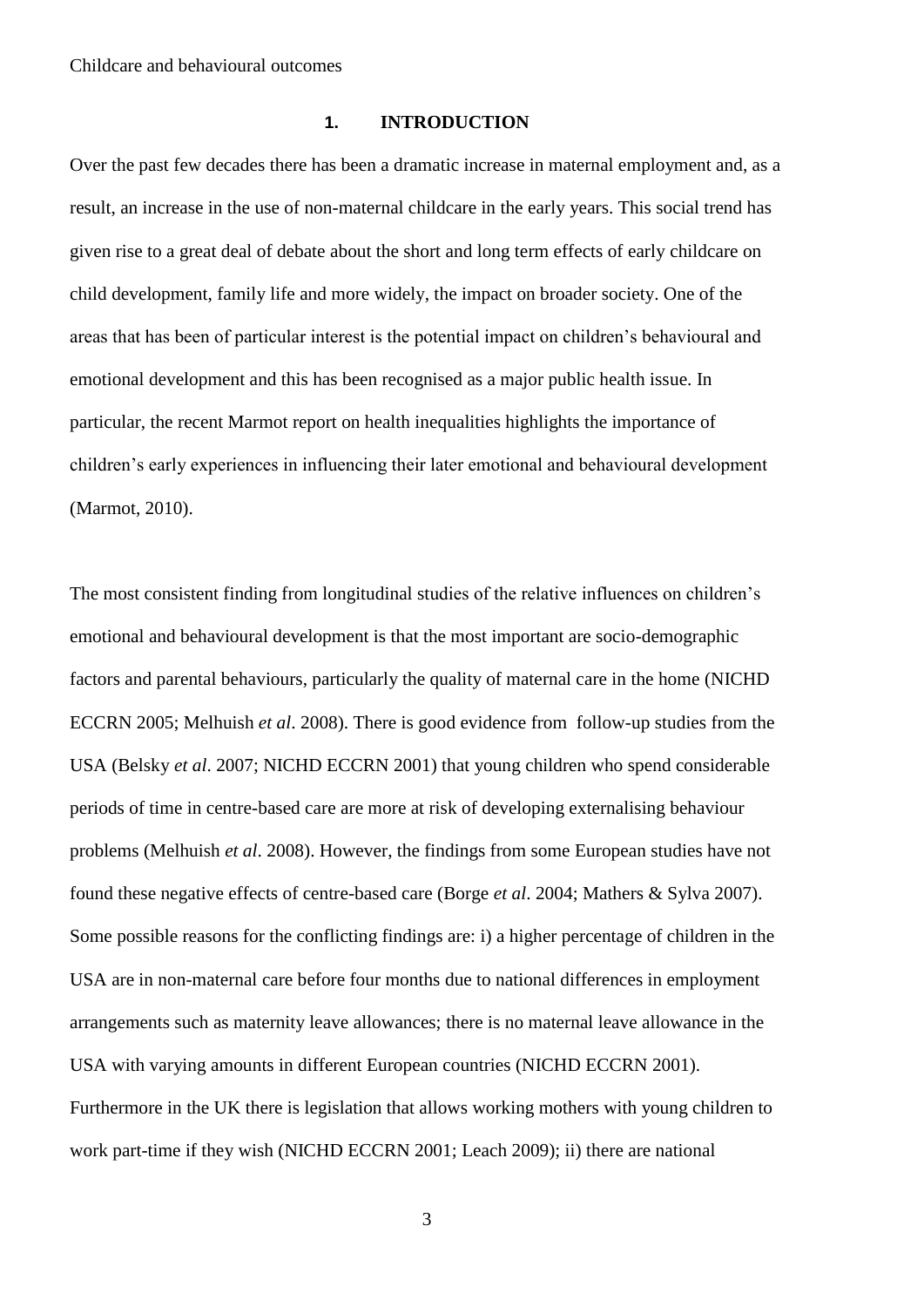differences in licensing and funding of childcare facilities (Leach *et al*. 2008); and iii) there are cultural factors such as attitudes to maternal employment. One problem interpreting the different studies is that a number of them have not looked at the range and quality of different forms of non-parental care.

The purpose of this longitudinal study was to examine, in a large representative English sample, the influence of different forms of childcare on children's behavioural and emotional development around the age of school entry (51 months), a critical point in children's lives. The children had already been followed up to 36 months (Barnes *et al*. 2010). Critically, the key questions were

i) to examine the relative influences of the home environment (the quality of maternal care, mental health and socioeconomic status) and the *quantity* of a range of different types of nonmaternal care in the early years of life on children's behaviour and emotional development. ii) to examine whether the *quality* of the non-maternal care and changes in care type affected children's behaviour and emotional development.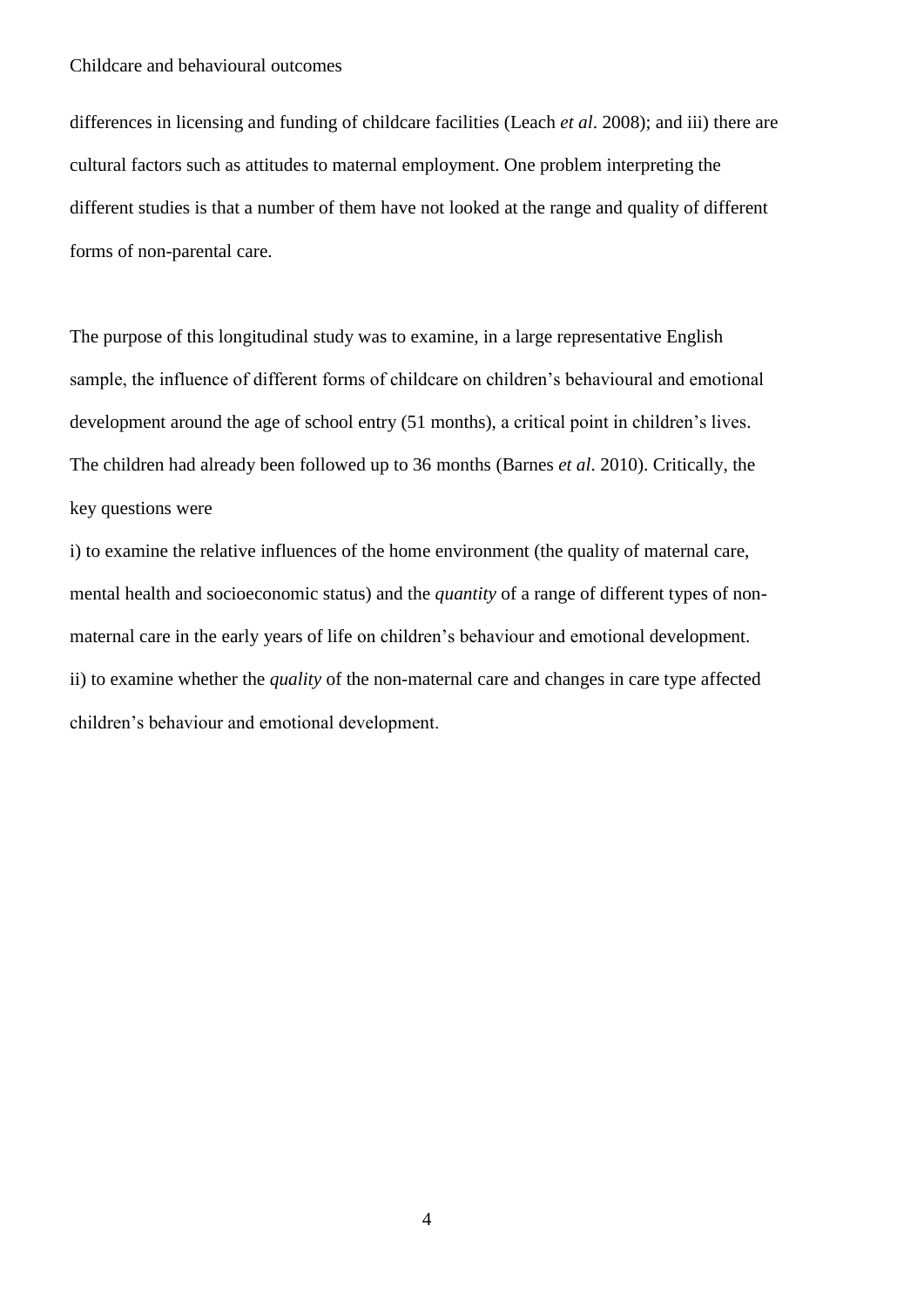#### **2. METHOD**

#### 2.1. **Participants**

Recruitment to the Families, Children and Childcare study (FCCC; www.familieschildrenchildcare.org) took place from 1998 to early 2001 primarily in two large hospital antenatal clinics (in London and Oxford), each catering for a demographically diverse population, and in child health clinics in the same areas. Eligibility criteria were: mother 16 or over; sufficient English; no plan to move in the next two years; no plan to have their child adopted; singletons; birth weight > 2500 grams; gestation  $\geq$  37 weeks; no major congenital abnormalities; and ≤ 48 hours in a Special Care Baby Unit. Of the 1862 mothers approached 217 (11.6%) were ineligible; of the remaining 1645, 444 (27.0%) chose not to participate, making the final sample 1201. Their demographic characteristics are representative of the areas where the study took place (Malmberg *et al*. 2005a). The study was approved by the relevant Oxfordshire and North London NHS research ethics committees in Oxford and London and informed consent was obtained prior to participation.

#### 2.2. **Procedure**

All mothers (1201) were initially interviewed at three months postpartum. Their mean age at the birth of their child was 30.0 years (*SD* = 5.3; *Range* 15.6 to 46.5). Subsequent waves of assessments, including parents and children, took place at 10 months (1077 families), 18 months (1049 families), 36 months (1016 families) and 51 months (996 families). After initial attrition (8.1%) between 3 and 10 months, 94.8% were followed up at least three out of the four remaining time-points. The pattern of attrition in the FCCC is similar to that of large-scale UK studies (e.g. Schoon *et al*. 2002).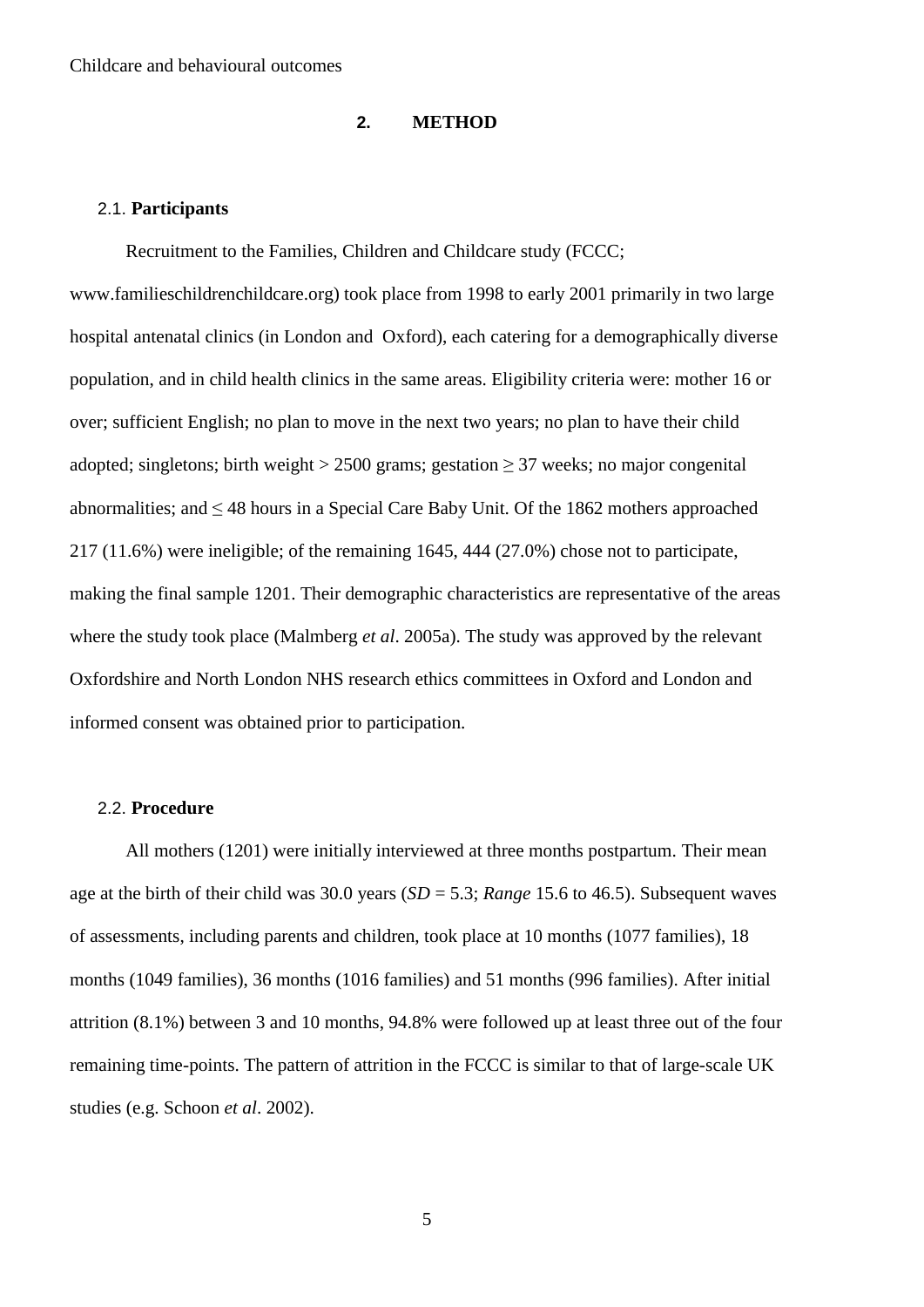The data collection points were designed to cover particular developmental stages: at 3 months, the immediate post-birth experiences; at 10 months, children became more mobile and attachment began to emerge; at 18 months, the emergence of language; at 36 months, the age at which free nursery school places are taken up by many families (Leach 2009; Malmberg *et al*. 2005b); and at 51 months, around school entry. At 10, 18 and 36 months these assessments included direct observations of the quality of maternal caregiving in the home. It was not logistically possible to also observe all fathers. Thus a sub-sample was observed (reported on elsewhere; Lewis *et al*. 2009; Malmberg *et al*. 2007; West *et al*. 2009). For those children who spent 12 or more hours in non-parental care per week, and where parents gave consent, observations in the childcare settings were also conducted. For children who received more than one type of childcare within the week, the type of care in which the child spent the most hours was observed.

The number of children observed at each assessment point was: 10 months  $(n = 320)$ , 18 months (*n* = 345; Leach *et al*. 2008) and 36 months (*n* = 361). At 36 months, this represented 56/94 (60%) of grandparents (or other relative); 54/78 (69%) of childminders; 33/36 (92%) of nannies; and 218/236 (92%) of day care centres. Some families were reluctant to agree to the grandparent or childminder being approached for quality observations. At 51 months, questionnaires were sent prior to a home interview and collected during the home visit. This included a questionnaire measure of children's emotional and behavioural development (n  $= 911$ ). In addition, with parental consent, a questionnaire concerning children's emotional and behavioural development was sent to the child's current teacher ( $n = 966$ ), usually at a nursery school and sometimes a reception class.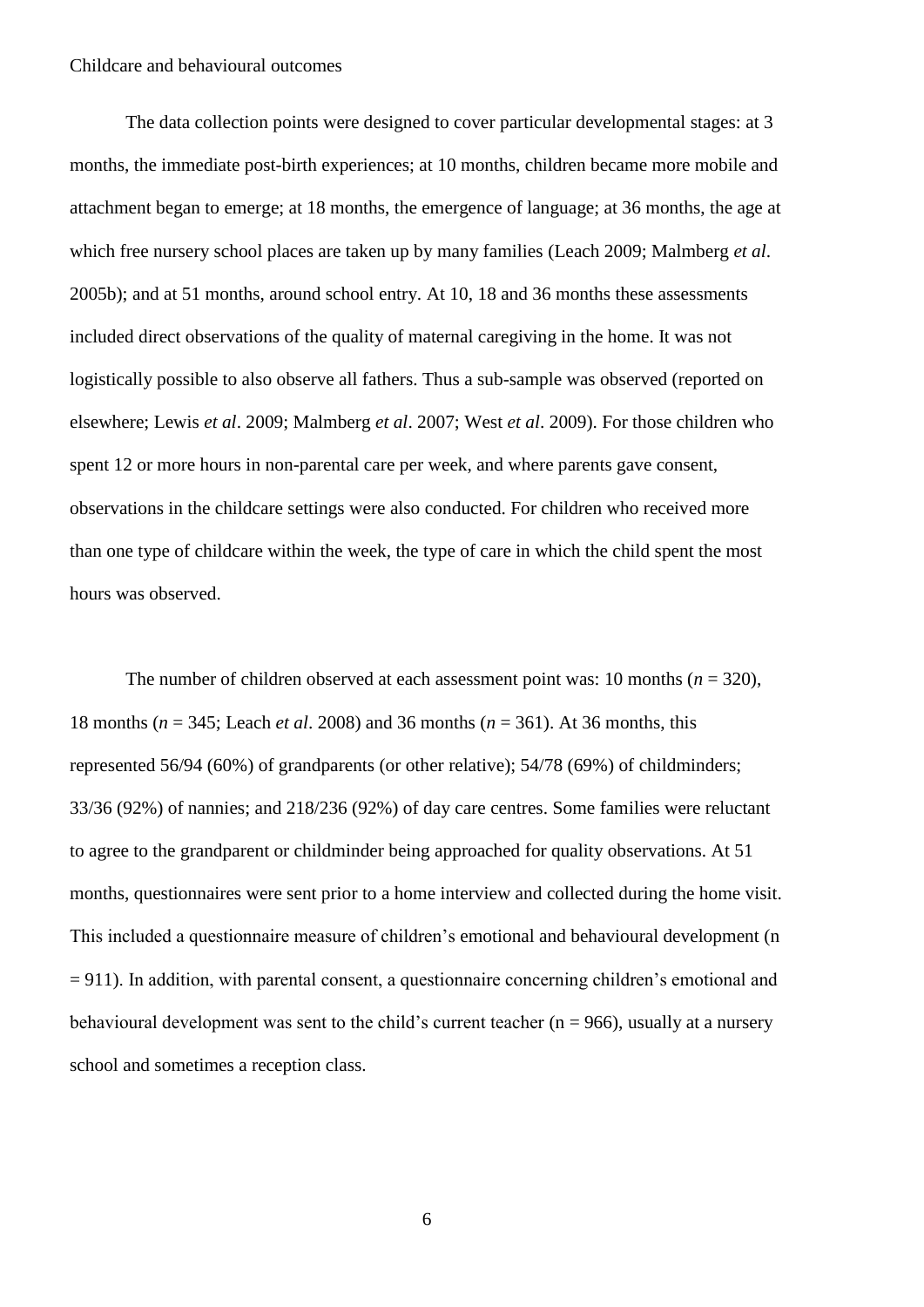#### 2.3. **Measures**

#### 2.3.1. **Demographic characteristics.**

The 3 month interview covered child-gender, birth order, ethnic background and language(s) spoken at home. Three-month and subsequent interviews covered: parental partnership; parental education; family income; mother's and partner's occupational status. A composite family socio-economic status (SES)/education score was based on *z*-scored mother's and father's occupational status, mother's and father's education and family income (Barnes *et al*. 2010).

#### 2.3.2. **Maternal mental health problems.**

At 3 and 10 months, maternal depression was measured using the 10-item Edinburgh Postnatal Depression Scale (EPDS; Cox *et al*. 1987), an efficient and validated tool for identifying mothers at risk for postnatal depression. At 18 months, mothers completed the 28 item General Health Questionnaire (GHQ-28; Goldberg, 1978), and at 36 and 51 months the 12-item General Health Questionnaire (GHQ-12; Goldberg 1982). The internal consistencies of the measures were  $\alpha = .84, .86, .91, .87$  and  $.87$  from 3 to 51 months respectively. The GHQ is a widely used validated screening questionnaire for psychological problems.

#### 2.3.3. **Parental Stress.**

At 10 and 36 months, maternal stress was measured using the Parental Stress Index Short Form (PSI/SF; Abidin 1995), a 36-item parent self-report questionnaire with three 12 item subscales. For the purpose of these analyses, only the Parental Stress subscale was used, as the other two subscales overlapped with the content of the outcome measures with items about child behaviour. Internal consistency at 10 months was  $\alpha = .84$  and  $\alpha = .85$  at 36 months. Parental stress was stable from 10 to 36 months ( $r = .60$ ;  $p < .001$ ).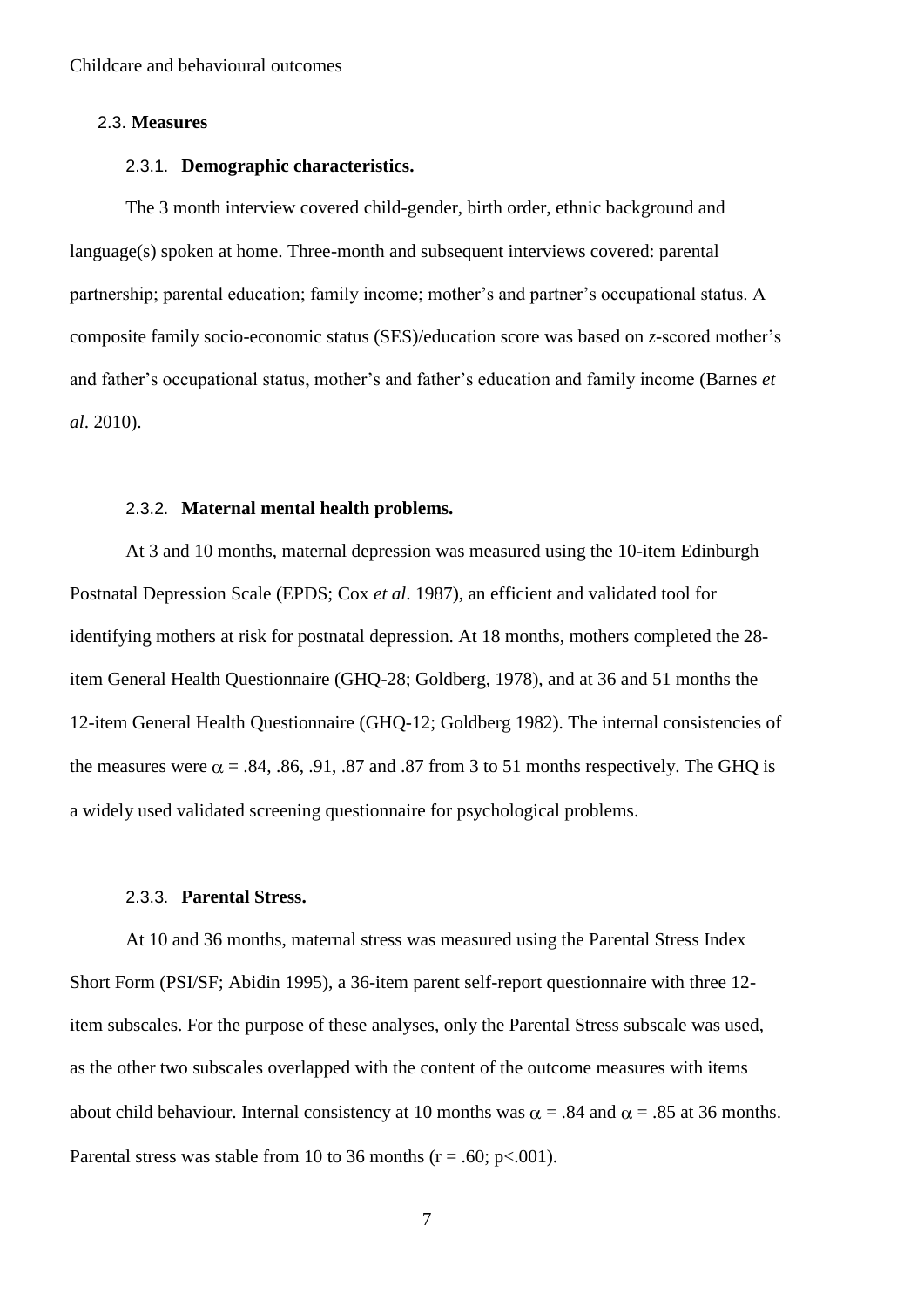#### 2.3.4. **Childcare.**

At each time point the amount and type of current and inter-interview non-maternal childcare was determined. Average hours per week for all children were calculated from 0 to 51 months, in total and for six types: father; grandparent/relative; childminder/friend; nanny; day care centre; and from 19 to 51 months, preschool playgroup. The average childcare hours from 0 to 18 months and 19 to 51 months were also calculated. The age of onset of any type of childcare was determined as well as the number of changes of childcare, including: changes in carer of the same type; changes in type of childcare; and changes back to no maternal childcare only.

#### 2.3.5. **Quality of maternal care and simulation.**

Maternal care and simulation was assessed at 10, 18 and 36 months using a combination of the Home Observation for Measurement of the Environment (HOME; Bradley & Caldwell 1988), the Caregiver Interaction Scale (CIS; Arnett 1989) and the Observation Record of the Caregiving Environment (ORCE; NICHD ECCRN 1991). The ratings were made following at least 90 minutes in the home. At 10 months three subscales were used, the HOME Emotional and Verbal Responsiveness of Mother, and the CIS: Positive Relationship and (lack of) Detachment subscales. At 18 months the HOME Emotional and Verbal Responsiveness were used. At 36 months the toddler version of the HOME Pride, Affection and Warmth, HOME Language Stimulation, and the ORCE (see Barnes *et al*. 2010) were used. Each subscale was standardised ( $M = 0$ ,  $SD = 1$ ) and averaged into one indicator for 10, 18 and 36 months respectively. Weighted mean Kappa coefficients of inter-rater agreement for the CIS instrument were  $\kappa = .68-.74$ , the HOME  $\kappa = .70-.85$  and the ORCE  $\kappa = .70$  to .74. The CIS is usually used to describe non-maternal childcare providers but it was observed for mothers so that some quality measures were used consistently in all childcare settings and the home.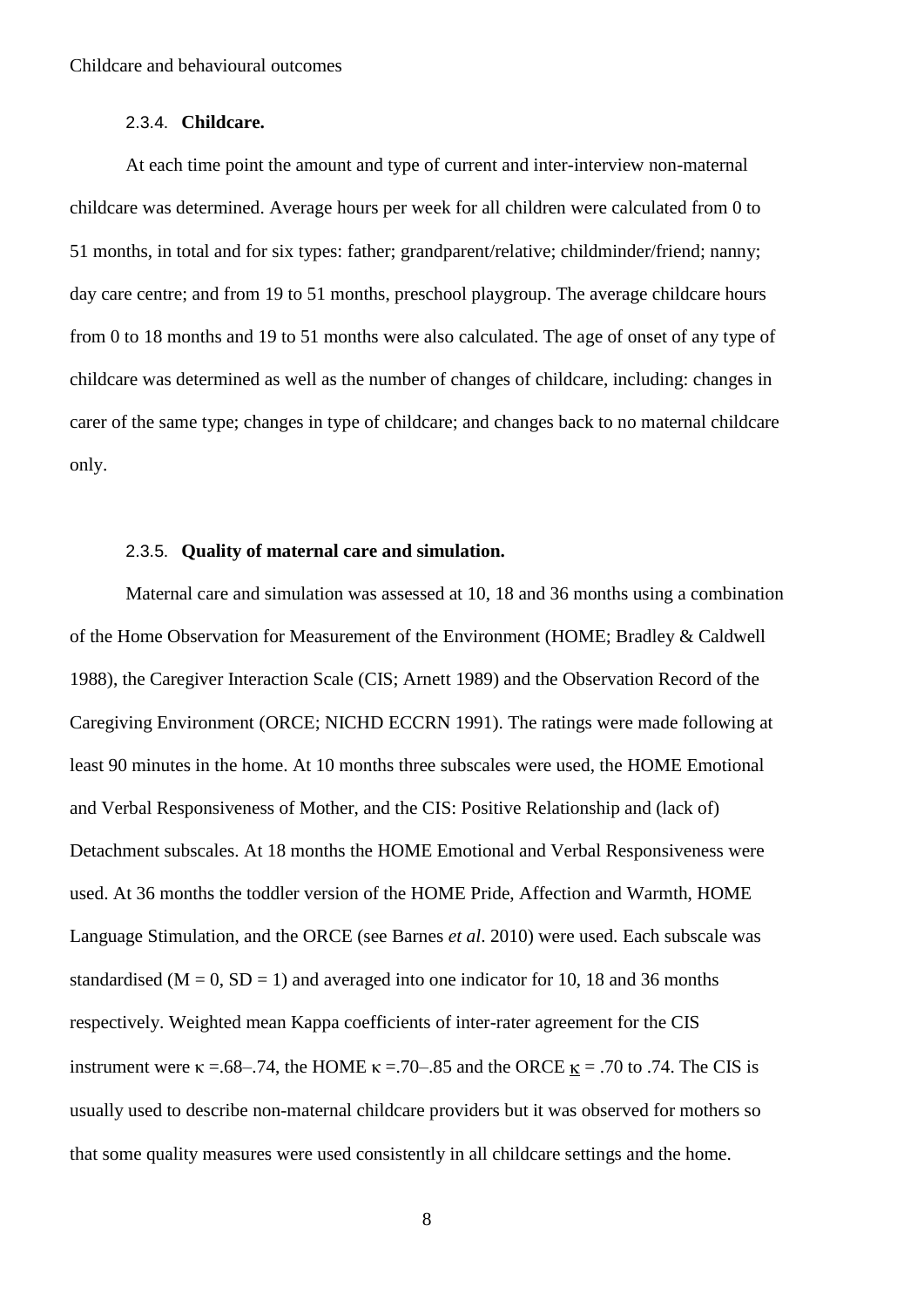A Confirmatory Factor Analysis (CFA) was specified in which one higher order maternal caregiving construct explained the variance of three first-order constructs, one per time point, which fitted the data well ( $\chi^2$  [9] = 31.21; p <.001; RMSEA = .050; CFI = .985;  $NNFI = .965$ ; see Figure 1).

#### [INSERT FIGURE 1 HERE]

#### 2.3.6. **Quality of non-parental childcare.**

For children receiving non-parental care, the quality of care was observed in the childcare setting for a minimum of 90 minutes. At 10 and 18 months the ORCE rating scales (NICHD ECCRN 1991), the CIS (Arnett 1989) and the HOME 'emotional responsiveness' subscale (Bradley & Caldwell 1988) were completed. Use of the HOME subscale in childcare settings was designed to allow direct comparisons with maternal behaviour and to provide comparability across all childcare settings. A composite score comprised HOME 'emotional responsiveness', CIS 'positive relationships' and (reverse coded) CIS 'detachment' and the ORCE mean score. At 36 months a similar child caregiving quality score was created by averaging three subscales: the ORCE, the HOME 'personal warmth' and 'language stimulation' subscales. All children who had been observed on at least one occasion were included (n=471). A Confirmatory Factor Analysis (CFA) was specified in which one higher order quality of caregiving construct explained the variance of three first-order constructs, one per time-point, which fitted the data well ( $\chi^2_{124}$  = 32.27; p = .12; RMSEA = .028; CFI = .991;  $NNFI = .987$ ; see Figure 2).

#### [INSERT FIGURE 2 HERE]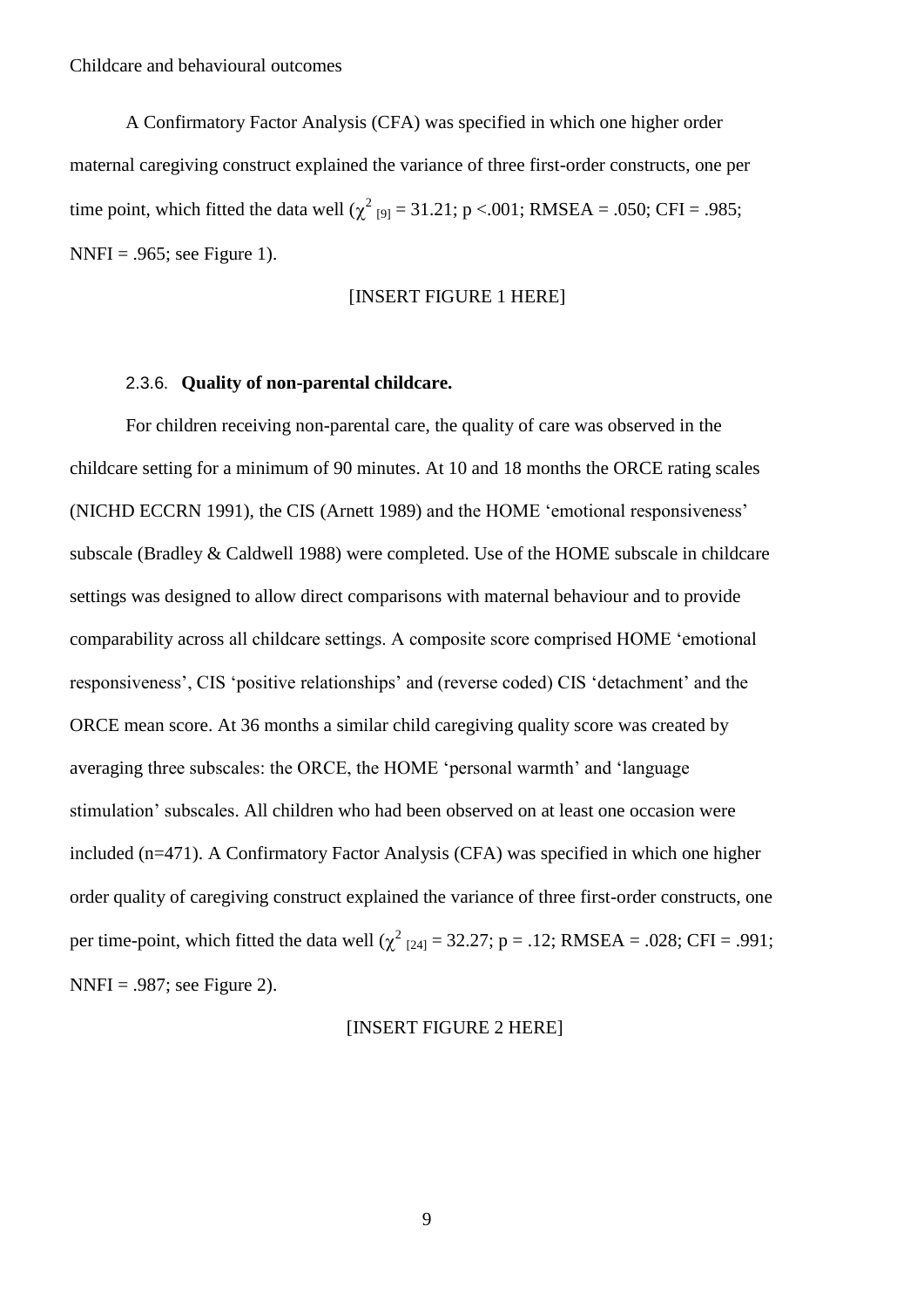#### 2.3.7. **Emotional and Behavioural Development.**

The children's emotional and behavioural adjustment was assessed using the Strength and Difficulties Questionnaire (SDQ; Goodman 2001; Goodman *et al*. 2003) and completed by both mothers and teachers. This well validated and widely used questionnaire comprises 25 items with 5 subscales – emotional symptoms, peer problems, hyperactivity, contact disorder and prosocial behaviour (Goodman 2001; Goodman *et al*. 2003). A total problem score is generated by summing the scores of 4 subscales (excluding the prosocial behaviour subscale). Abnormal and borderline score thresholds are: abnormal scores, 17+ for parent reports and 16+ for teacher reports; borderline scores, 14-16 for parent reports and 12-15 for teacher reports. A total of 991 mother reports and 966 teacher reports were completed.

#### 2.4. **Data analytic strategy**

The purpose of the analysis was to examine the relative contributions of a range of home variables (including socio-demographic, quality of maternal caregiving, maternal mental health problems and maternal stress) and non-maternal childcare variables, both the extent and quality, in predicting children's psychological functioning. Thus a series of latent variable regression analyses was conducted as Structural Equation Models (SEM) in MPLUS (Muthén & Muthén 1998-2007). Where possible, the manifest indicators were parcelled into three indicators per construct (Little *et al*. 2002) specified to load on their respective constructs. Childcare hours were specified as one item indicators calculated as an average of the number of hours spent in different types of childcare per month over the period 0-51 months. Model fit was assessed by inspecting cut-offs for good fit : < .05 for the Root Mean Square Error of Approximation (RMSEA) and >.95 for the Tucker Lewis Index (TLI) and the Comparative Fit Index (CFI; Browne & Cudeck 1993).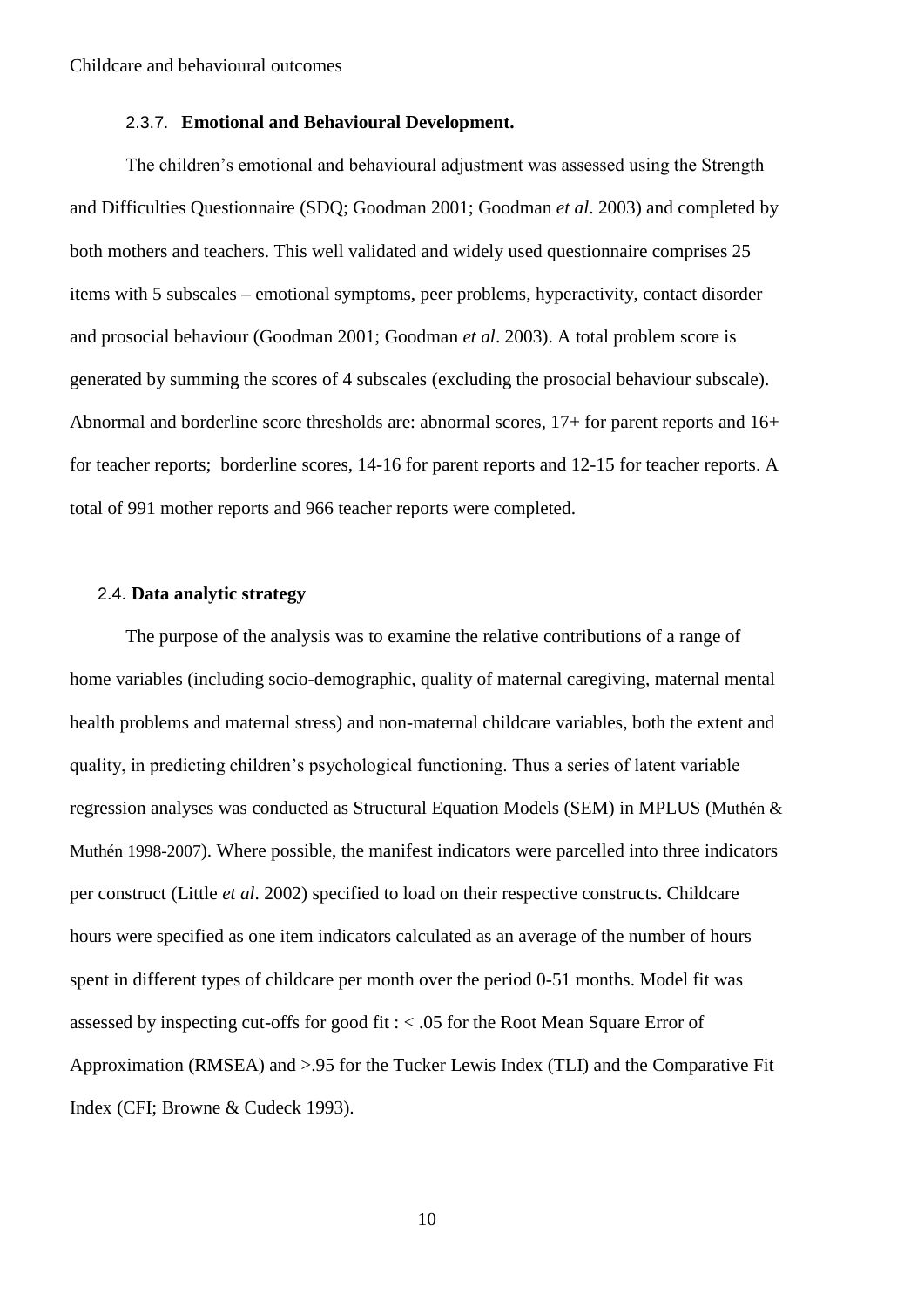#### 2.4.1. **Analytic strategy**

We carried out structural equation model (SEM) for two reasons. First, it enabled us to estimate effects of family and maternal characteristics and childcare, net of measurement error (i.e., disattenuated parameter estimates). Second, it allowed us to specify the number of manifest indicators of each construct in an optimal way. As our developmental outcomes were measured at 51 months, many of the predictors could be modelled as indicators of stability of a certain predictor during the preceding months (e.g., parental stress was modelled as the stability of parental stress at 10 and 36 months).

We specified a latent regression model, carried out in two steps. In the first step we included family socio-demographic background (*z*-scored mother's and father's occupational status, mother's and father's education and family income; Malmberg *et al*. 2007); maternal mental health problems (the average of the z-scored EDPS scores at 3 and , the z-scored 28 item GHQ score at 18 months, and the average z-scored 12-tiem GHQ at 36 and 51 months), parental stress (at 10 and 36 months), maternal caregiving quality (caregiving at 10 months: *z*scored HOME Emotional and Verbal Responsiveness of Mother, and the CIS: Positive Relationship and Detachment subscales; at 18 months: *z*-scored HOME: Emotional and Verbal Responsiveness; and at 36 months: the *z*-scored HOME: Pride, Affection and Warmth, HOME: Language Stimulation, and the ORCE), and child gender  $(0 = boy, 1 = girl)$ . We carried out one model for each mother and teacher reported developmental outcome, first using the total problem score (emotional, conduct, hyperactive and peer problems) and then the specific outcomes separately. These models fitted data well for mother reports (ranges for RMSEA = .023 - .034; CFI = .966 - .986; TLI = .954 - .978) and teacher reports (RMSEA = .017 - .032; CFI =  $.968 - .987$ ; TLI =  $.956 - .978$ ).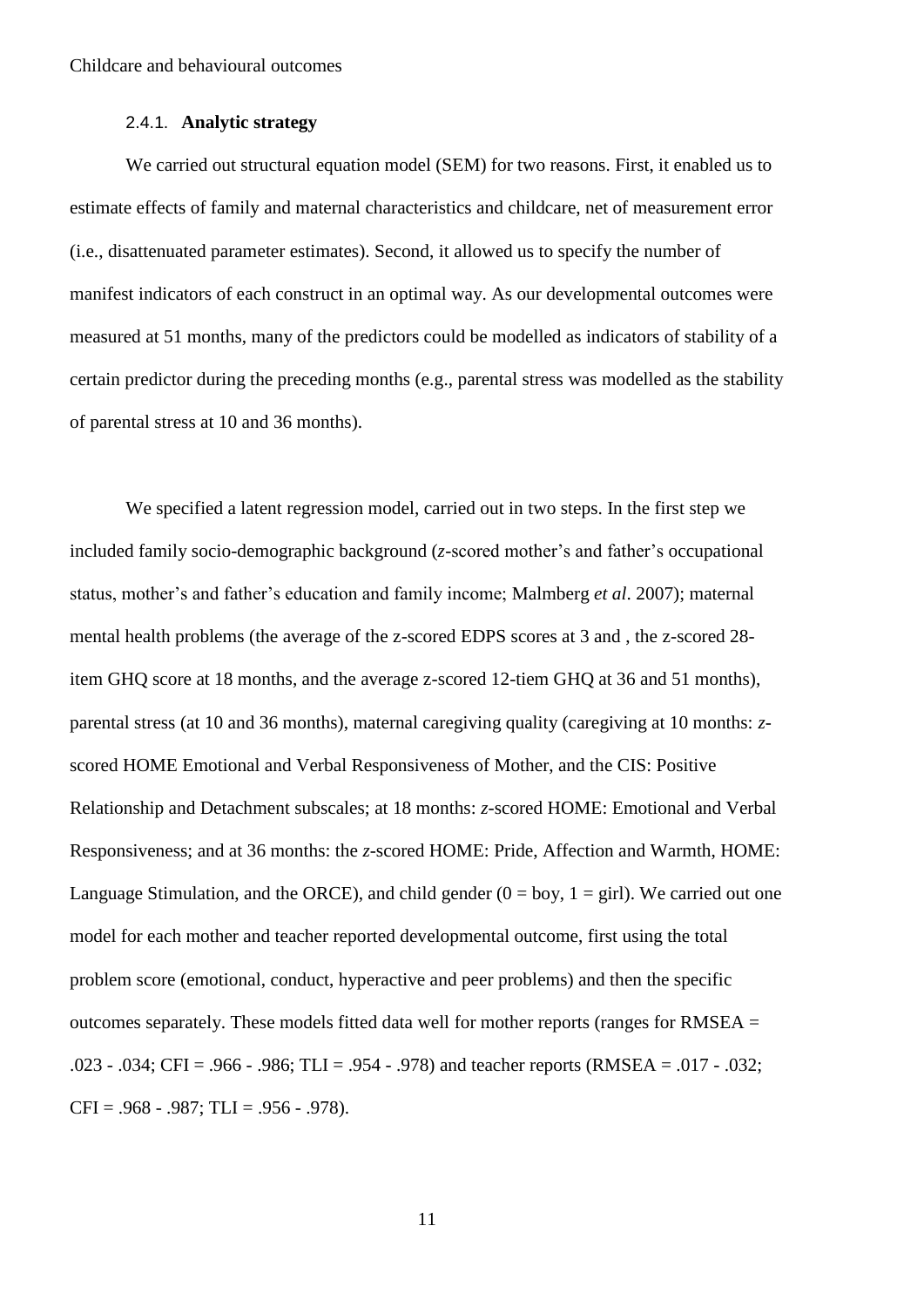In the second step we included average childcare hours from 0 to 51 months for each of the six forms of non-maternal childcare: father, grandparent, childminder, nanny, day care centre, and playgroup. Each latent construct was specified by a manifest indicator, so the factor loadings were fixed at 1 and the measurement error at 0. All models fitted data well for mother reports (RMSEA = .021 - .034; CFI = .961 - .986; TLI = .939 - .978) and for teacher reports (RMSEA = .020 - .032; CFI = .963 - .987; TLI = .943 - .978).

#### 2.4.2. **Sub-sample with childcare quality observations**

To determine the impact of the quality and quantity of childcare on child outcome, the first set of SEMs including blocks 1 and 2 (see above) was re-run adding childcare quality for all those for whom quality of childcare was observed on at least one occasion ( $n = 471$ ). Thus the first block included the same predictors and the second block included average childcare hours for grandparents, childminders, nannies and day care centres as well as the quality of childcare variable. All block 1 models fitted data well (RMSEA = .015 - .029; CFI = .980 - .984; TLI = .972 - .976) as did the full models (RMSEA = .020 - .029; CFI = .965 - .984; TLI = .948 - .976), for mother reports. The block 1 models for teacher reports fitted data equally well  $(RMSEA = .015 - .033; CFI = .955 - .988; TLI = .938 - .982)$  as did the full models  $(RMSEA = .015 - .033; CFI = .955 - .988; TLI = .938 - .982)$  $.018 - .033$ ; CFI =  $.951 - .988$ ; TLI =  $.930 - .982$ ).

#### 2.4.3. **Full Sample**

The first set of analyses included all children for whom the SDQ was completed at 51 months. Separate analyses were conducted for the SDQ completed by mothers and teachers. The data were entered in block sequences. Block 1 comprised: the composite sociodemographic variable; maternal mental health problems (the mean of scores across all five time points), parental stress (PSI), maternal caregiving quality, and child-gender. These models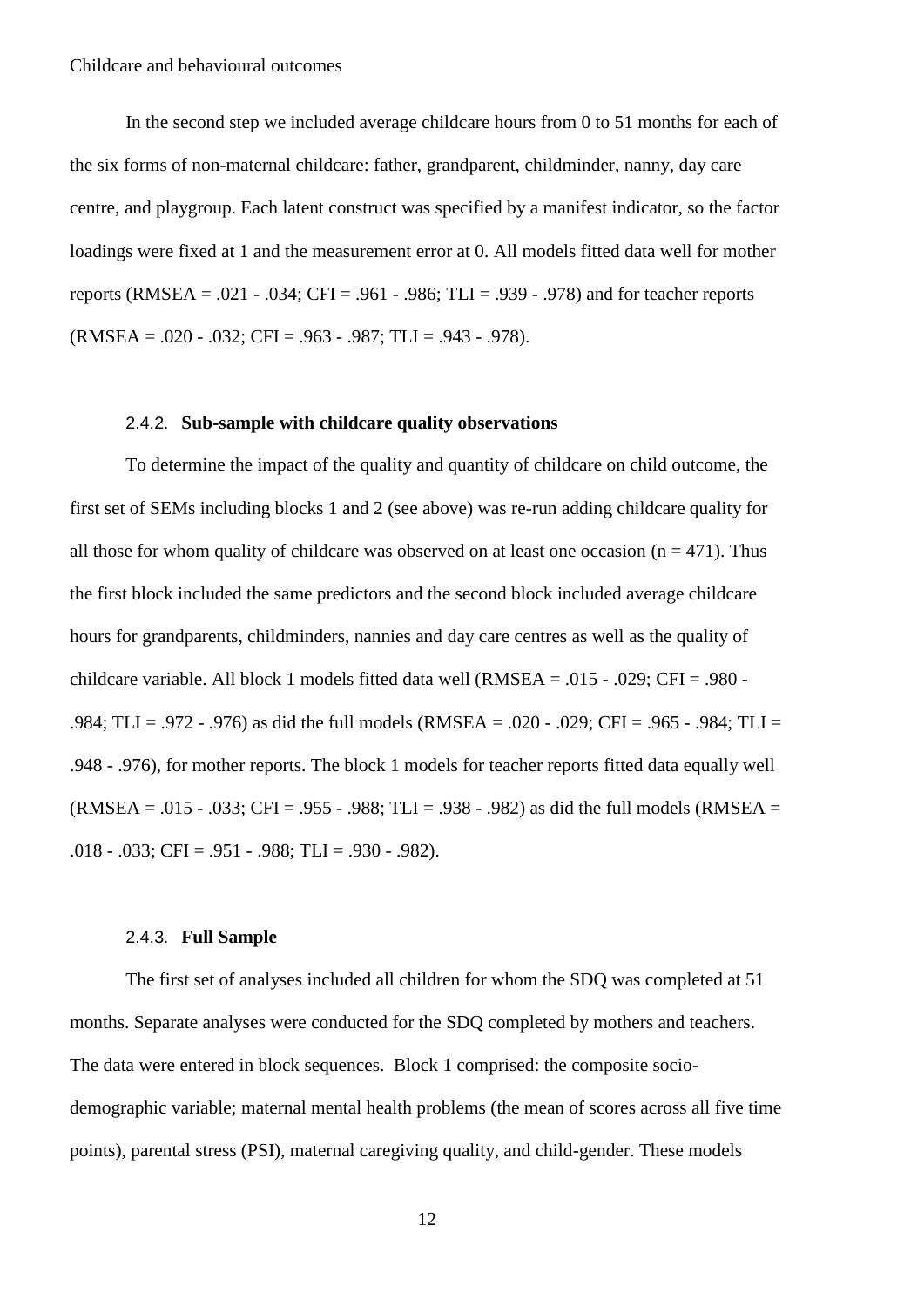fitted data well for mother reports (ranges given for  $RMSEA = .023 - .034$ ; CFI = .966 - .986; TLI = .954 - .978) and teacher reports (RMSEA = .017 - .032; CFI = .968 - .987; TLI = .956 -.978).

Block 2 comprised: average childcare hours from 0 to 51 months for each of the six forms of non-maternal childcare: father, grandparent, childminder, nanny, day care centre, and playgroup. All final models fitted data well for mother reports (RMSEA = .021 - .034; CFI = .961 - .986; TLI = .939 - .978) and for teacher reports (RMSEA = .020 - .032; CFI = .963 -  $.987$ ; TLI =  $.943 - .978$ ).

#### 2.4.4. **Sub-sample with childcare quality observations**

To determine the possible impact of the quality of childcare on child outcome, the first set of SEMs including blocks 1 and 2 (see above) was re-run adding childcare quality for all those for whom quality of childcare was observed on at least one occasion. Thus the first block included the same predictors as and the second block included average childcare hours for grandparents, childminders, nannies and day care centres as well as the quality of childcare variable. All block 1 models fitted data well (RMSEA = .015 - .029; CFI = .980 - .984; TLI = .972 - .976) as did the full models (RMSEA = .020 - .029; CFI = .965 - .984; TLI = .948 - .976), for mother reports. The block 1 models for teacher reports fitted data equally well  $(RMSEA = .015 - .033$ ; CFI = .955 - .988; TLI = .938 - .982) as did the full models (RMSEA =  $.018 - .033$ ; CFI =  $.951 - .988$ ; TLI =  $.930 - .982$ ).

A separate set of analysis was run, adding two variables to blocks 1 and 2: the age at which non-parental care began and the number of changes of care.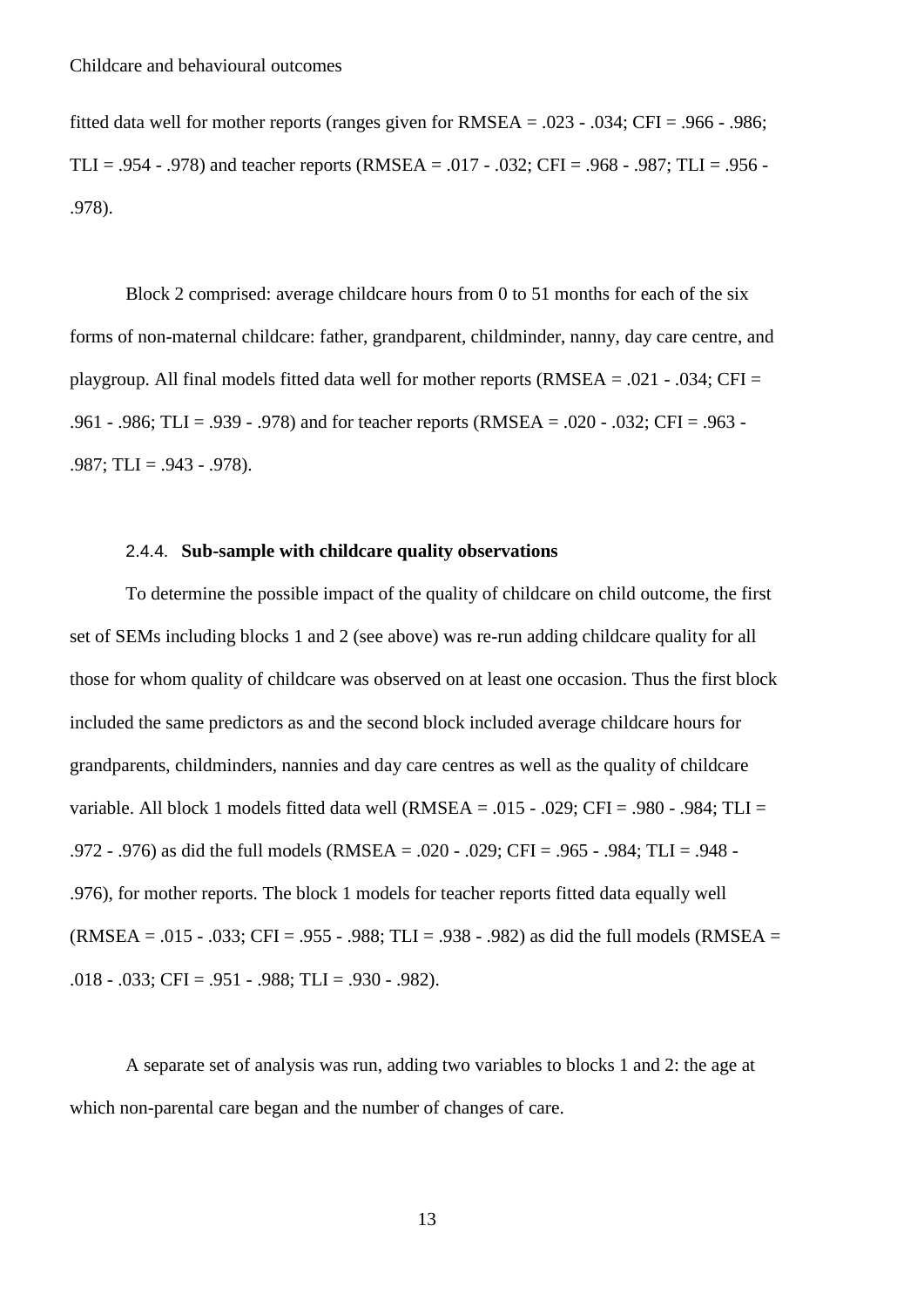#### **3. RESULTS**

#### 3.1. **Rates of behavioural and emotional problems**

#### [INSERT TABLE 1]

The extent of behavioural and emotional problems reported by both mothers and teachers using the SDQ were similar to those of a large national survey (Meltzer *et al*. 2003; see Table 1). Based on maternal reports, 40 children (4.0%) scored in the abnormal range, 62 (6.3%) scored in the borderline range, and 889 (89.7%) scored within the normal range. Based on teacher reports, 44 (4.6%) scored in the abnormal range, 80 (8.3%) were borderline, and 842 (87.2%) scored within the normal range.

#### 3.2. **Structural equation models**

#### 3.2.1. **Full sample**

#### **3.2.1.1. Maternal SDQ reports (see Table 2).**

#### [INSERT TABLE 2]

Block 1 (Home variables and gender). We report the results for Block 1 within the full model i.e. once block 2 has been included as well. Thus any influence that the variables in Block 1 have on the outcome takes account of non-parental care. Lower Socio-demographic status ( $b= 0.197$ ), higher maternal parenting stress ( $b= 0.335$ ), lower maternal caregiving quality ( $b= 0.225$ ), and gender (being a boy;  $b= 0.077$ ) were all predictors of more total behavioural and emotional problems according to maternal reports (on the SDQ). Maternal mental health problems was not a significant predictor of total problems although it was strongly associated with parental stress  $(r = 0.63)$ .

The predictors of specific types of behavioural or emotional problems, by examining SDQ subscales, (not shown in the tables) showed that lower socio-demographic status was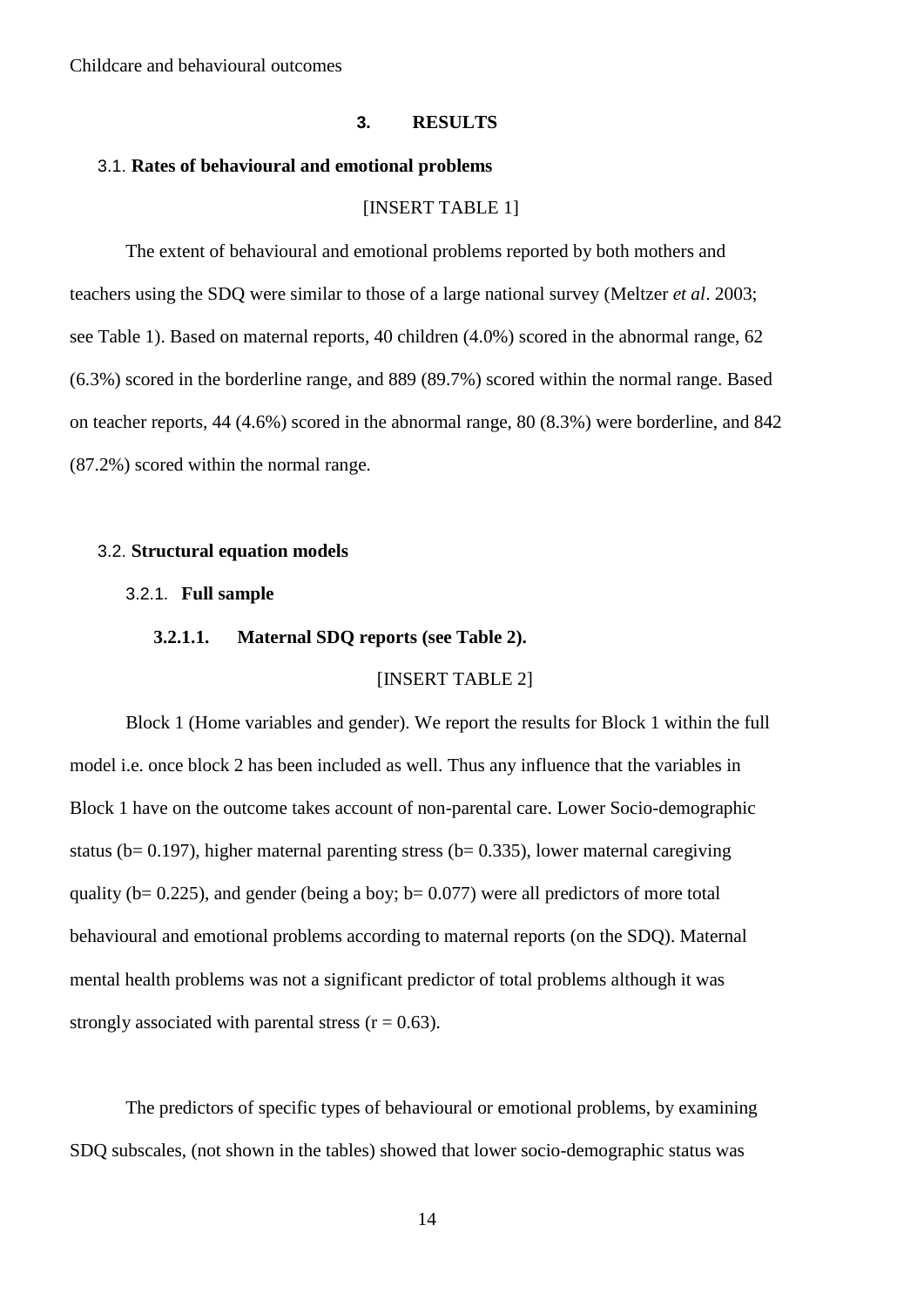associated with less prosocial behaviour ( $b= 0.218$ ,  $p< 0.05$ ) and more conduct problems ( $b=$  $0.204$ ,  $p < 0.05$ ). More maternal mental health problems was associated with more peer problems ( $b = 0.255$ ,  $p < 0.05$ ), while greater parental stress was associated with hyperactivity (b  $= 0.317$ , p $< 0.001$ ). Good quality maternal caregiving was associated with more prosocial behaviour (b = 0.233, p < 0.01), less hyperactivity (b = 0.217, p < 0.01), and fewer peer problems (b = 0.304, p< 0.001). Girls were more likely to be prosocial (b = 0.155, p< 0.001), and less hyperactive ( $b = 0.132$ ,  $p < 0.001$ ) than boys.

Block 2 (the length of time spent in different forms of childcare). Spending more time in day care centres, over the total period was a predictor of total problem scores ( $b = 0.114$ ). More time in day care centres was a predictor of more hyperactivity ( $b = 0.155$ ,  $p < 0.001$ ).

More time in pre-school playgroup was predictive of fewer peer problems ( $b = 0.120$ ,  $p< 0.05$ ). More time with a nanny was a significant predictor of more prosocial behaviour (b= 0.09, p $\lt$  0.05). More time in childminding predicted more hyperactivity (b= 0.086, p $\lt$  0.05). More time with grandparents predicted more peer problems ( $b = 0.100$ ,  $p < 0.05$ )

When examining the amount of variance accounted for by the two blocks, the first block including home factors and child-gender, accounted for 45.3 % of the variance, while the second block, childcare variables, accounted for an additional 1.2 % of the variance ( $F = 3.66$ , p < 0.003) on total scores. When the specific behavioural problems and prosocial factors were examined, the childcare variables block similarly accounted for relatively small amounts of the variance. It was only significant for hyperactivity and peer problems: prosocial behaviour variance - block 1: 8.4 % with an additional 1.1 % for block 2,  $(F=1.98, p < 0.079)$ ; conduct problems - block 1: 25.9 %, block 2, an additional 0.9 % (ns); hyperactivity block 1: 18.6 %,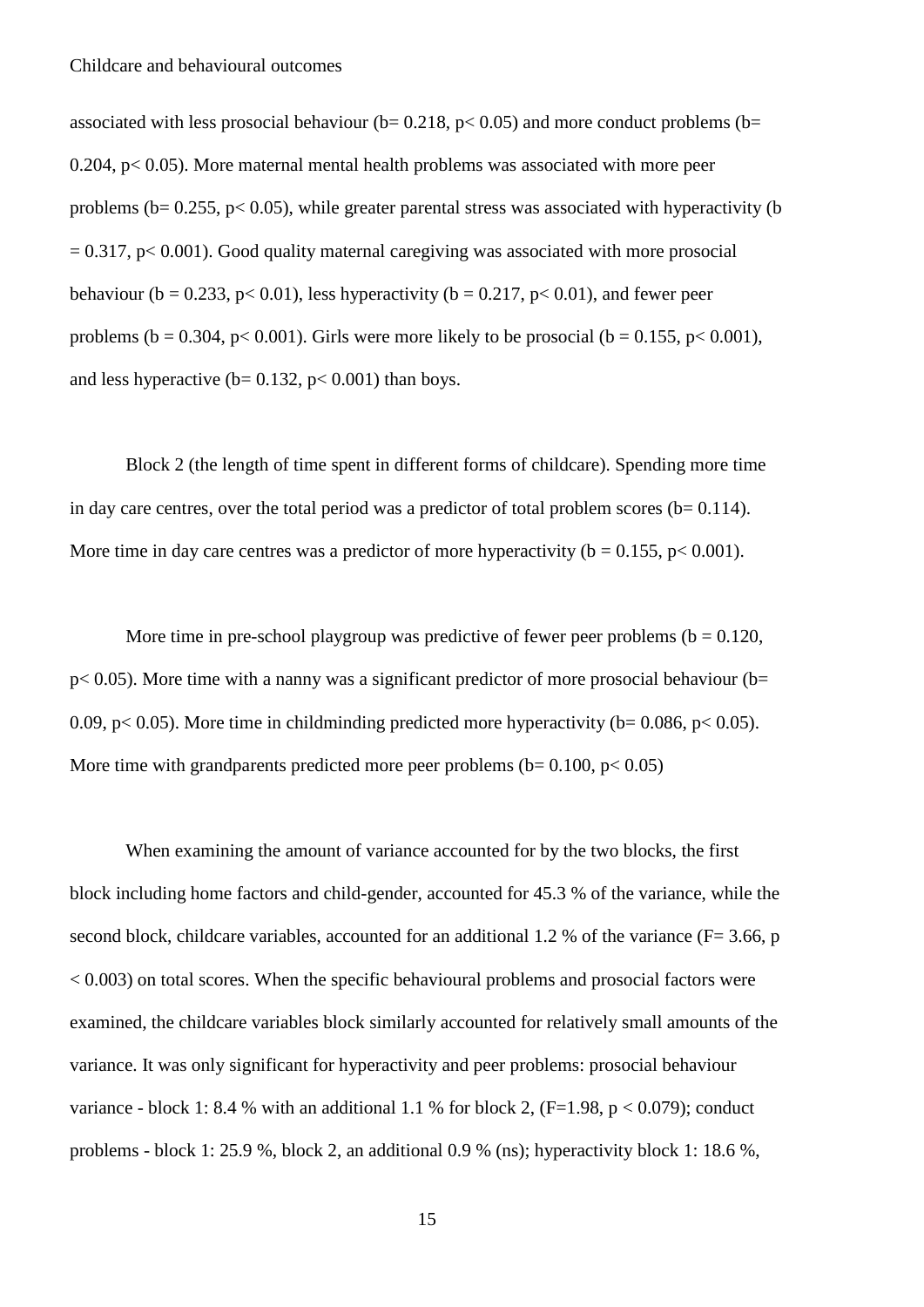block 2 an additional 2.1 % ( $F = 4.3$ ,  $p < 0.001$ ); peer problems block 1: 27.9 %, block 2 an additional 2.9 % ( $F = 6.8$ ,  $p < 0.001$ ); emotional problems block 1: 14.1 %, block 2 an additional 1 % (F = 1.92, p < 0.088).

#### **3.2.1.2. Teacher reports (see Table 2)**

Block 1 (home variables and gender). Better maternal caregiving quality ( $b = -0.173$ ) and being a girl ( $b = -0.213$ ) were the only significant predictors of lower total problem scores based on teacher reports. As far as specific problems were concerned, better quality maternal caregiving was predictive of fewer peer problems ( $b= 0.212$ ,  $p< 0.05$ ). Being a girl was associated with more prosocial behaviour ( $b= 0.119$ ,  $p< 0.001$ ), less conduct problems ( $b= -$ 0.118,  $p < 0.01$ ) and less hyperactivity (b= -0.221,  $p < 0.001$ ).

Block 2 (the length of time children spent in different forms of childcare). None of the childcare types predicted total problems. Children who spent more time in day care centres were more likely to be hyperactive ( $b = 0.109$ ,  $p < 0.05$ ). Children receiving more care by childminders were more likely to have peer problems ( $b = 0.101$ ,  $p < 0.05$ ).

Based on these teacher reports, block 1 accounted for 12.7 % of the variance and the childcare variables did not account for a significant additional proportion of the variance (1%,  $F = 1.84$  ns). Of the specific child problems, the only scale for which the childcare block added a significant amount of variance was peer problems: block 1: 5.6 %, block 2: an additional 2.4 % (F = 4.15 p < 0.0001).

The total number of hours in non-maternal care, irrespective of type was not related to total problems whether rated by mothers or teachers.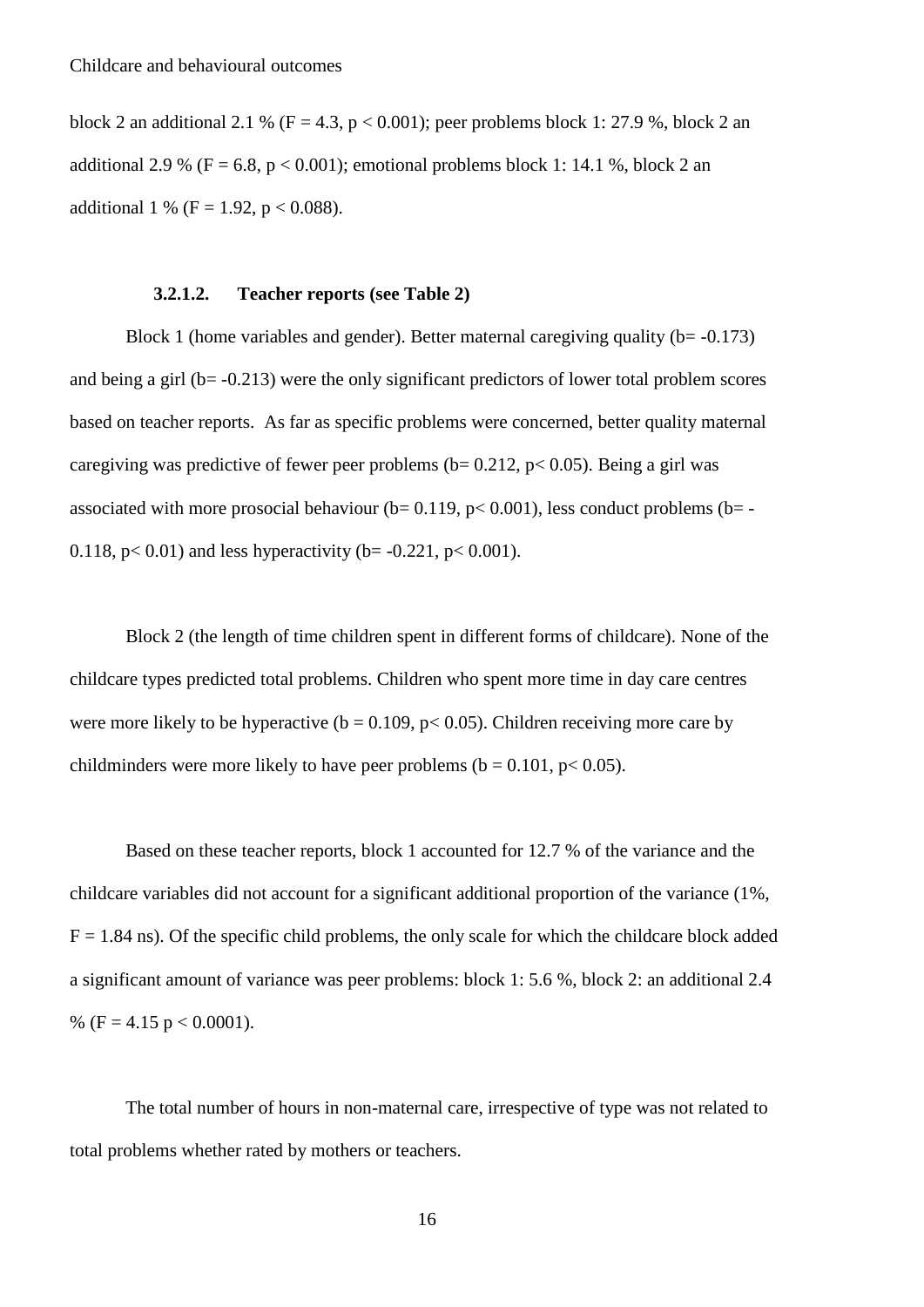## 3.3. **Sub-sample with childcare quality observations (N = 471) (see Table 3)** [SEE TABLE 3]

In order to examine the potential contribution of the quality of care in influencing children's emotional and behavioural development, this variable was added to blocks 1 and 2 for the sample who had received significant amounts of non-maternal care.

#### 3.3.1. **Maternal reports.**

Block 1 (home variables and gender). Examining the quality of care sample, it was found that more maternal mental health problems  $(b=0.345)$  and more disadvantaged socioeconomic background ( $b = -0.277$ ) were significant predictors of higher total problems, while maternal stress and child-gender were not significant in predicting total problems. The quality of maternal caregiving tended to be associated with fewer problems  $(b = -0.199)$  and was significant ( $b = -0.219$ ) in Block 1 prior to adding Block 2.

As far as specific problems were concerned (not shown in the table), lower socioeconomic status was associated with fewer conduct ( $b$ = -0.293,  $p$  < 0.05) and emotional problems (b= -0.262, p< 0.05); more maternal mental health problems predicted more conduct problems ( $b=0.365$ ,  $p< 0.05$ ); and better maternal caregiving quality predicted less hyperactivity (b=  $-0.253$ , p< 0.05). Girls were more likely to be prosocial than boys (b= 0.174,  $p < 0.001$ ).

While none of the observed types of childcare (Block 2) were associated with total problem scores, spending more time in day care centres was associated with more hyperactivity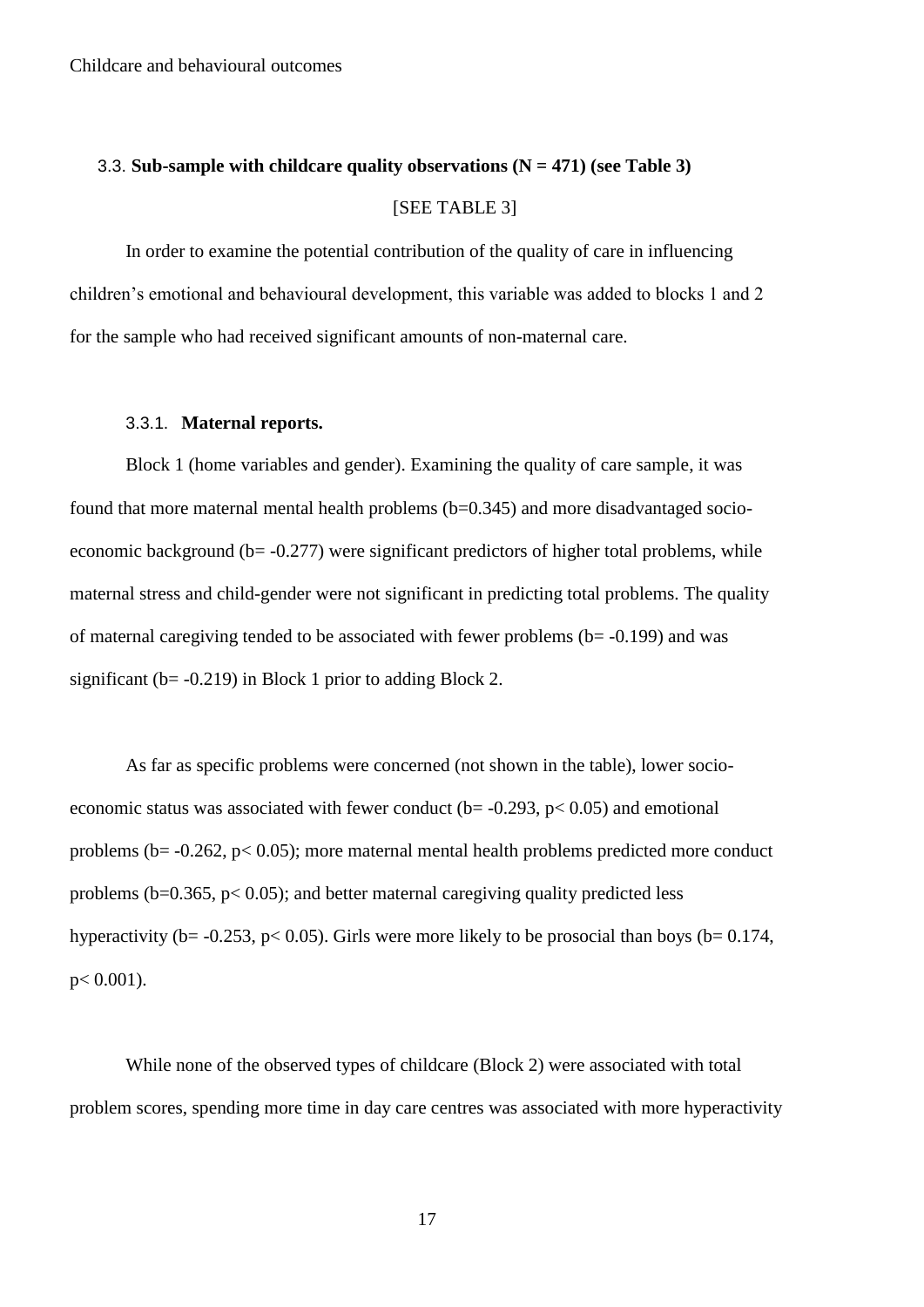$(b= 0.138, p < 0.05)$  and more time in grandparental care was associated with increased peer problems ( $b = 0.235$ ,  $p < 0.01$ ), taking quality into account.

As can be seen from Table 3 the quality of non-parental childcare was not a significant predictor of emotional or behavioural problems.

The first block accounted for 45.2% of the variance, with the second block adding only another 1.3% of variance to the model (F=2.236, p < 0.05).

#### 3.3.2. **Teacher reports.**

Block 1 (home factors). With quality of childcare taken into account, better maternal caregiving quality was predictive of fewer total problems (b=-0.317) and boys were more likely to have problems than girls ( $b= 0.205$ ). As far as specific problems were concerned, increased maternal caregiving quality predicted fewer peer problems ( $b = -0.356$ ,  $p < 0.01$ ), while being a girl was predictive of more prosocial behaviour  $(b=0.145, p< 0.01)$ , fewer conduct problems (b=  $-0.110$ , p< 0.05) and less hyperactivity (b=  $-0.222$ , p< 0.001). Block 2 (time spent in different forms of childcare) showed that children spending more time in day care centres had more total problems ( $b= 0.149$ ) and more conduct problems ( $b= 0.174$ ,  $p< 0.05$ ). Children spending more time with childminders also had higher levels of total problems ( $b = 0.146$ ). The quality of childcare was not significantly related to total scores.

Block 1(home block) accounted for 16.5% of the variance, while the childcare type block accounted for an extra 2.5% of variance  $(F=2.77, p<0.05)$ . Neither the age at which a child began non-maternal childcare nor the number of childcare changes was related to the outcome.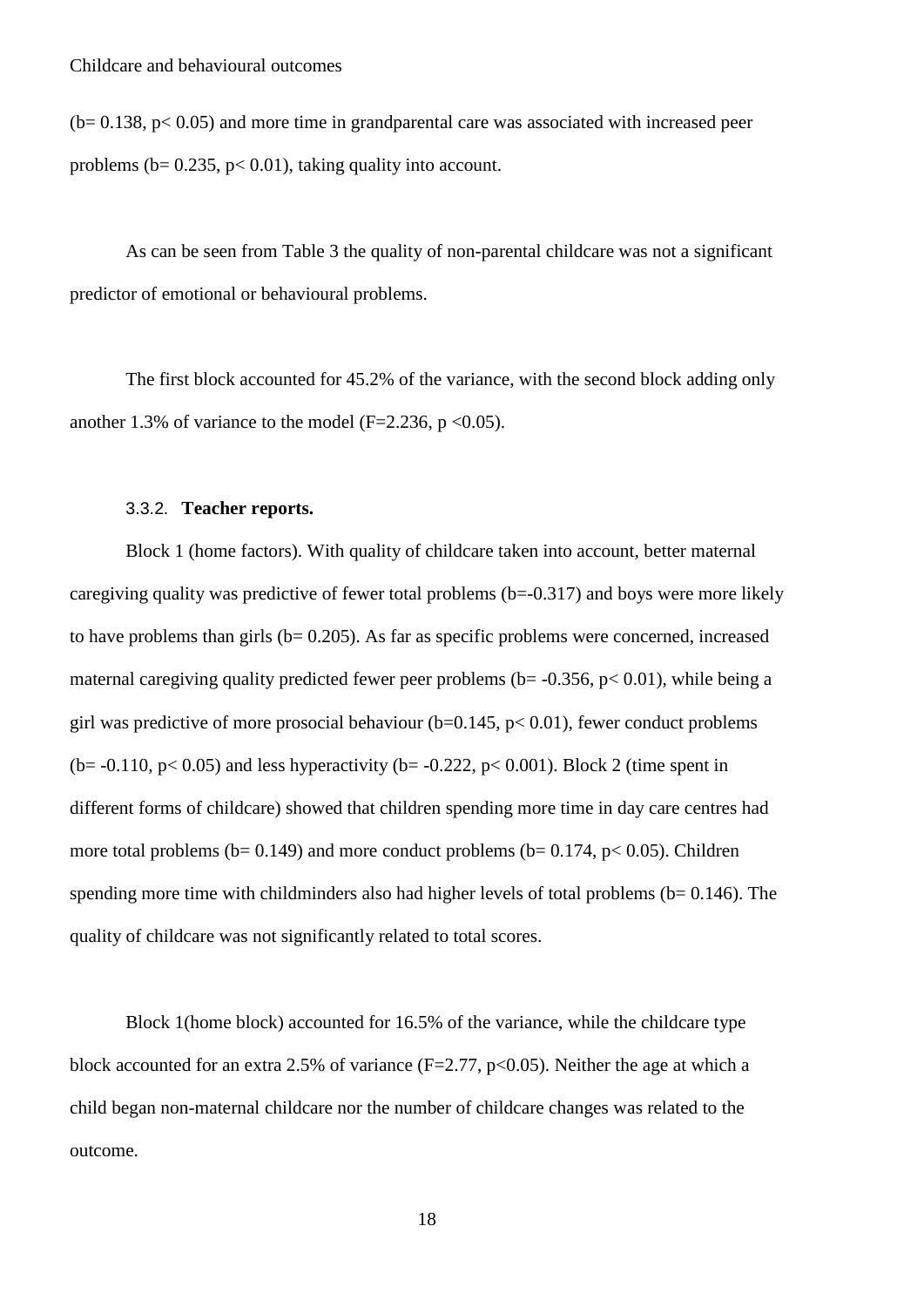### 3.4. Interactions

A number of interactions were examined to test for specific issues raised by the literature, but none were significant. In particular, there was no gender by childcare type interaction or maternal childcare quality by quality of non-maternal childcare interaction.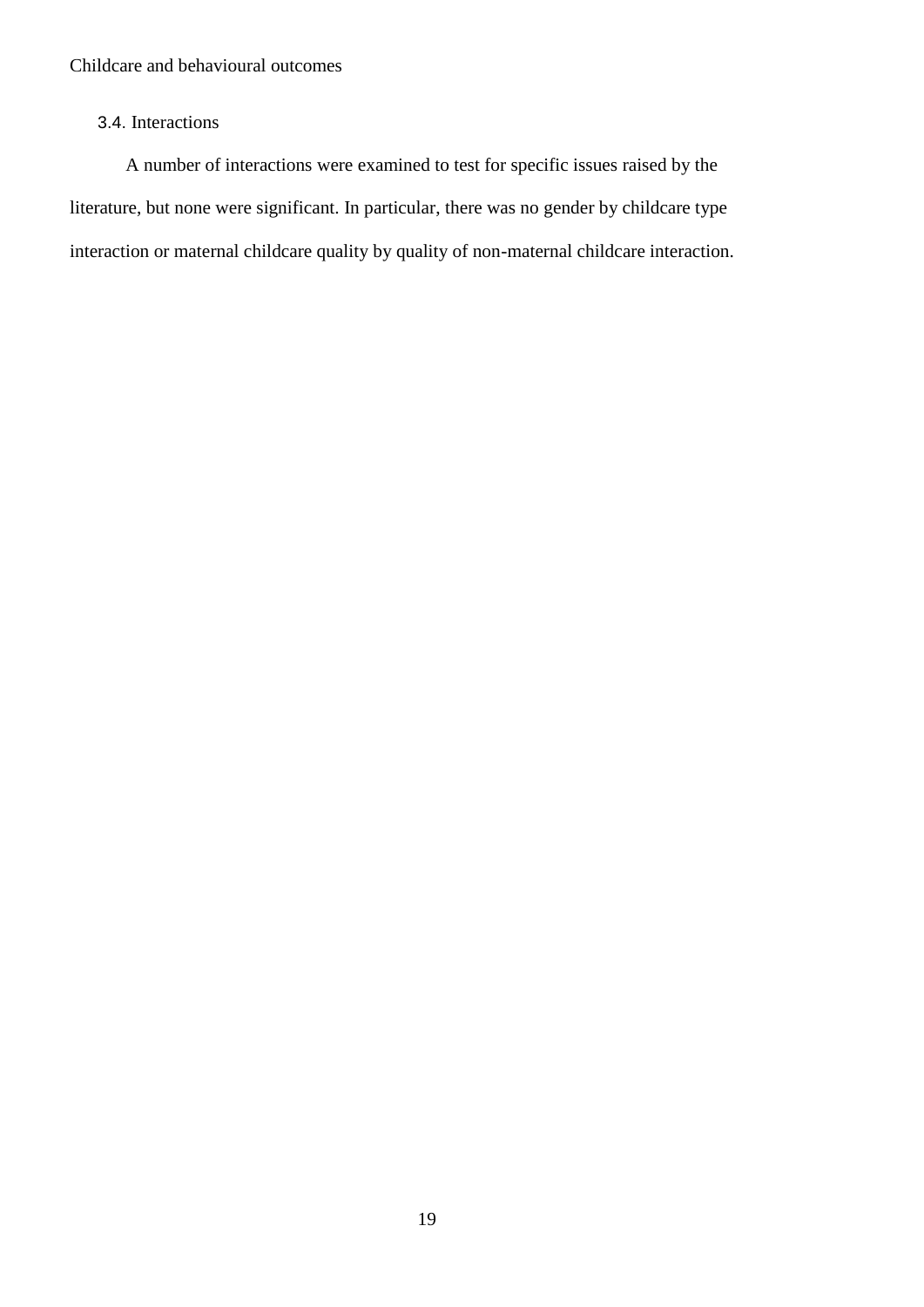#### **4. DISCUSSION**

The purpose of this study was to examine the influence of different forms of early childcare on children's emotional and behavioural development. Two views of the children's behaviour were obtained, from mothers and from their teachers, reflecting two different settings. The study found that the strongest and most consistent influences on child behaviour, according to both informant groups, were from the home environment with low quality of maternal caregiving, lower socio-demographic status and maternal stress and mental health all relevant influences. Consistent with previous studies, girls were more likely than boys to have fewer problems and were more prosocial with peers. Based on maternal reports, the home variables together accounted for almost half the variance in predicting children's emotional and behavioural scores.

The findings in relation to the possible impact of childcare experiences present a complex picture. Overall the effects were small. However, there do appear to be influences of certain types of group care on behaviour and emotional problems. In particular, more time in day care centres was predictive of more total problems, and specifically more hyperactivity. However more time spent in a playgroup was predictive of fewer peer problems, while children who had received more childminding were rated by the teachers as having more peer problems. Consistent with previous research (Fergusson *et al*. 2008), children who had spent more time being looked after by a grandparent were more likely to have more peer problems; while oneto-one (home) nanny care was associated with more prosocial behaviour. Thus the one pattern that does appear to emerge is that children who receive more group care in day care centres, according to both teacher and maternal reports, subsequently show evidence of more behavioural difficulties. The findings in relation to childminding suggest that it might be out of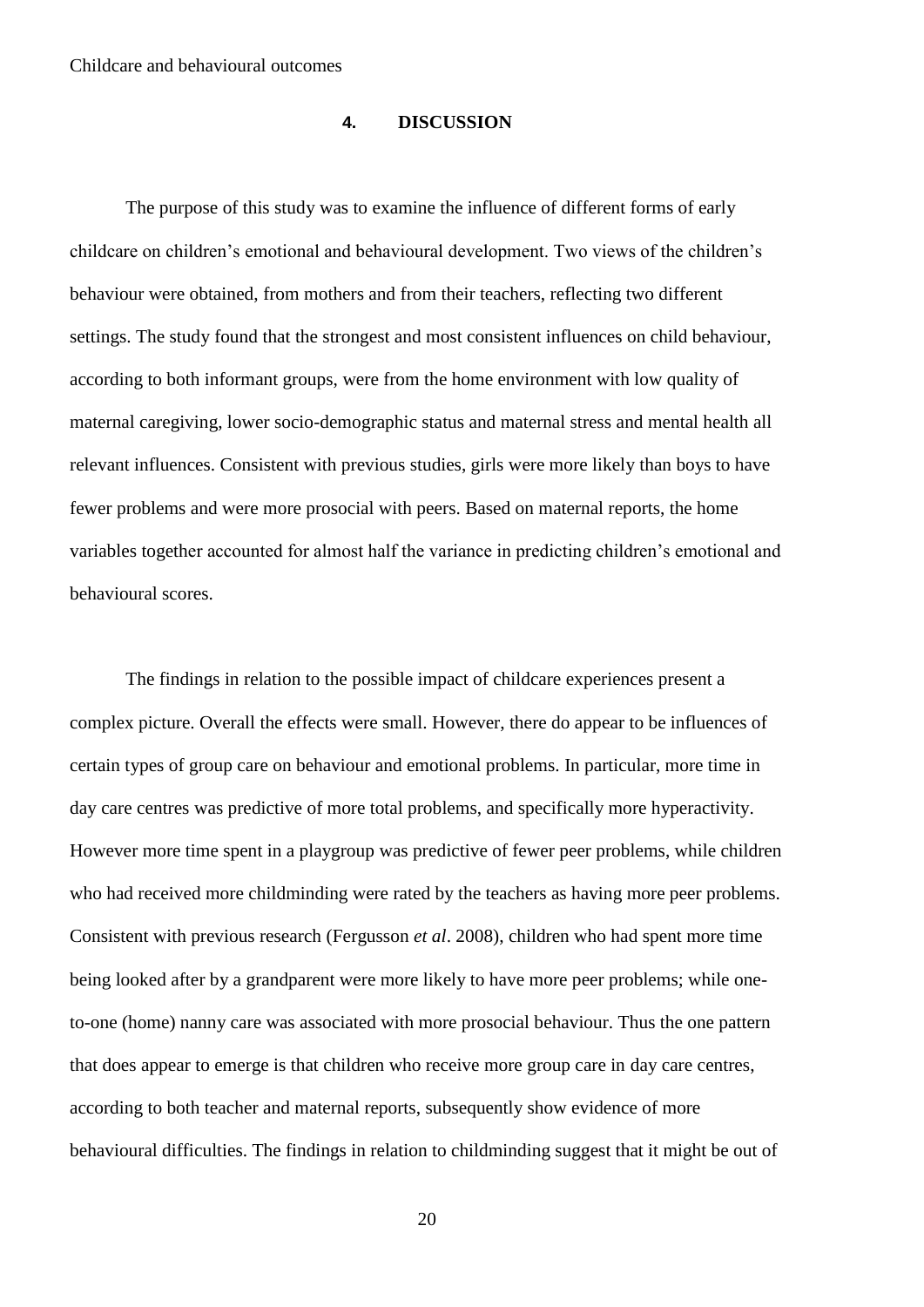home care rather than group care that raises the risk of behavioural difficulties. It should be emphasised that these childcare variables only account for a small proportion of the variance in predicting children's emotional and behavioural outcomes.

The findings that the principal and strongest influences derive from the home environment are consistent with earlier findings on children's socio-emotional development from this cohort at 36 months (Barnes *et al*. 2010). However, at 36 months there were no independent effects of different forms of childcare. There are a number of possible explanations for this. First, it takes longer for certain difficulties to manifest (Schoon *et al*. 2002). It is also important to note that our measures of behaviour at 36 months did not include hyperactivity, the domain in which some of the effects appear to be evident.

Although the pattern of findings across the analyses using mother and teacher reports was broadly similar, this was not always the case. One reason is the context, with mothers reporting principally within the home context, while teachers see the child outside the home. Another is that teachers perhaps provide a more independent view, although in a specific setting. However, there is increasing evidence from a number of studies, especially the Christchurch Health and Development study in New Zealand (Fergusson *et al*. 2009), that behaviour problems reported by both mothers and teachers are independently associated with significant later difficulties, thus providing support for the validity of situation specific (as well as generalised) conduct problems.

There were a number of strengths of the study: a representative sample of parents and young children was recruited, direct observations were made of the quality of care both in the home and in the childcare settings, and the amount of childcare received was carefully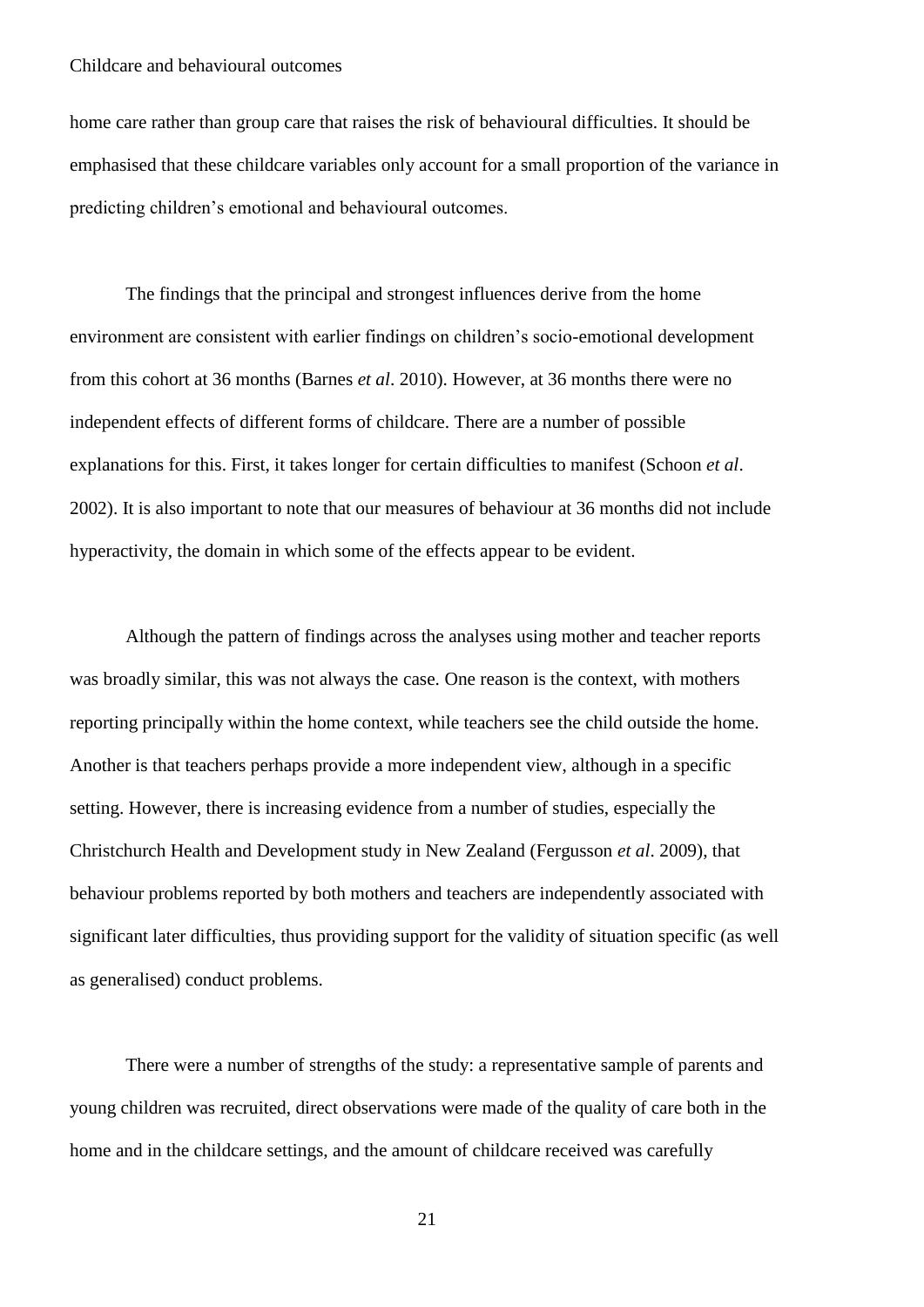quantified across the different settings. The study had a number of limitations, in particular while there was relatively small attrition compared to many other studies (a reduction from 1200 to just under 1000 families over a period of more than 4 years), attrition occurred more commonly in disadvantaged families. A further limitation is the extent to which childcare quality was observed. While efforts were made to observe as many non-parental childcare settings as possible, a smaller proportion of grandparents and childminders were observed while a high proportion of day care centres were visited. While data on all fathers was collected, including the amount of childcare they undertook, it was not possible to observe the quality of all fathers' care and only a sub-study of the quality of their care was possible (Lewis *et al*. 2009; West *et al*. 2009).

In conclusion, in this large representative study of the influence of different forms of childcare on children's development, home influences including the quality of maternal care, maternal stress/mental health problems, and socio-economic factors were strong predictors of child behaviour around the age of school entry. There was also some evidence that children who spent more time in group care were likely to have more behavioural problems than other children. Overall these childcare effects were small. These findings have implications for families and policy makers. It suggests that interventions to improve child outcome should focus on potentially modifiable home factors such as supporting and improving the quality of caregiving in the home, reducing stress on families, and promoting interventions that deal specifically with maternal mental health. Interestingly, two possible ways of enhancing maternal mental health and decreasing stress are by either providing more substantial out of home care provision, and improving parental leave provision, which the UK government is considering at the moment. Childcare carried out by people other than parents is not unimportant in relation to children's emotional and behavioural development. In fact, it may be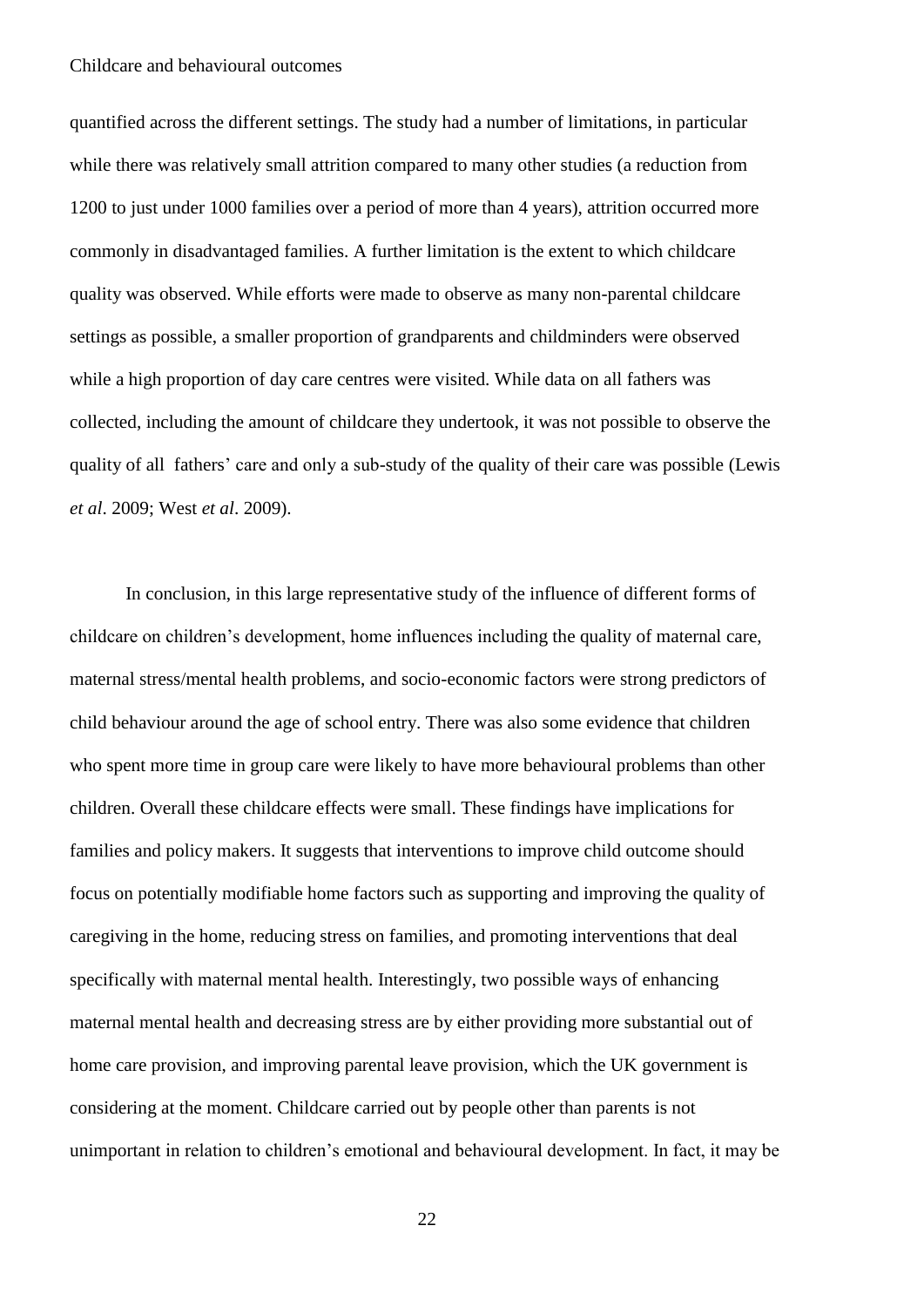that the regulation of childcare introduced in the UK has helped to maintain quality across the board reducing differences between the different forms of childcare. Future research is also required to test whether enhancing the quality of non-parental care, particularly for vulnerable children, improves children's outcome

#### Key Messages:

- The strongest and most consistent early influences on child behaviour problems around school entry were from the home environment. These included low quality maternal care giving, maternal stress and mental health problems.
- The overall effects of non-parental child care were small.
- There was some evidence that children who spent more time in group care were more likely to have behavioural problems.
- Lower SES was associated with more behavioural problems.
- Girls had fewer behaviour problems and were more pro-social with peers than boys.

#### Acknowledgements:

We are grateful for the help of all the families who participated in the study. We are indebted to all the FCCC project staff for all their hard work, and to Elizabeth Rapa and Annika Dean for help in the preparation of the manuscript. We are indebted to the Tedworth Charitable Trust and The Glass-House Trust for generously funding the study.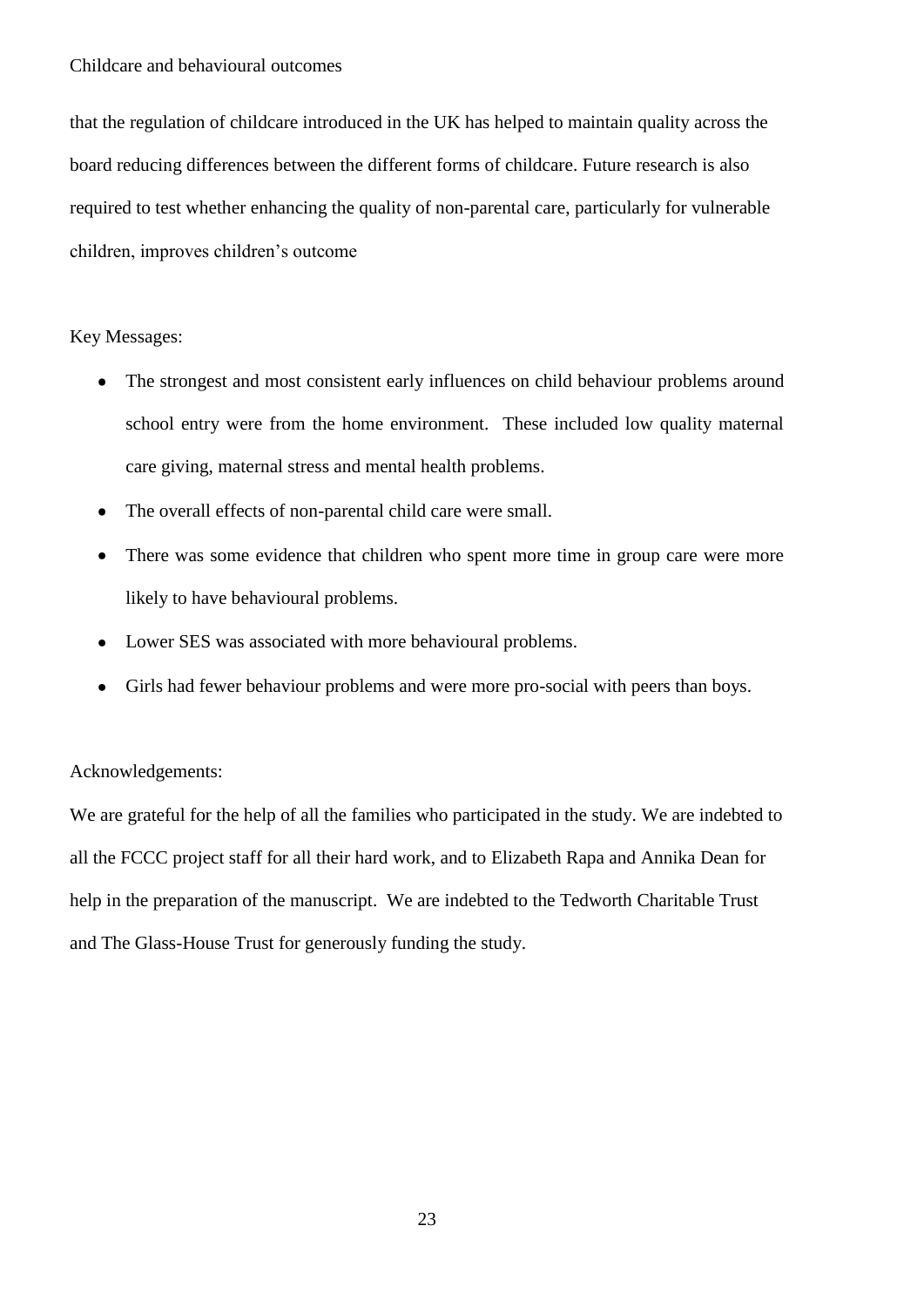#### **References**

Abidin, R. R. (1995) *Manual for the Parenting Stress Index*.

- Arnett, J. (1989) Caregivers in day-care centers: Does training matter? *Journal of Applied Developmental Psychology,* **10**(4), 541-552.
- Barnes, J., Leach, P., Malmberg, L.-E., Stein, A., Sylva, K., & the FCCC Team. (2010) Experiences of childcare in England and socio-emotional development at 36 months. *Early Child Development and Care*, **180**(9), 1215-1229.
- Belsky, J., Burchinal, M., McCartney, K., Vandell, D. L., Clarke-Stewart, K., & Owen, M. T. (2007) Are there long-term effects of early child care? *Child Development,* **78**(2), 681- 701.
- Borge, A. I. H., Rutter, M., Côté, S., & Tremblay, R. E. (2004) Early childcare and physical aggression: Differentiating social selection and social causation. *Journal of Child Psychology and Psychiatry and Allied Disciplines,* **45**(2), 367-376.
- Bradley, R. H., & Caldwell, B. M. (1988) Using the HOME inventory to assess the family environment. *Pediatric Nursing,* **14**(2), 97-102.
- Browne, M. W., & Cudeck, R. (1993). Alternative ways of assessing model fit. In K. A. Bollen & J. S. Long (Eds.), *Testing Structural Equation Models* (pp. 136-162). Beverly Hills, CA: Sage.
- Cox, J. L., Holden, J. M., & Sagovsky, R. (1987). Detection of postnatal depression: Development of the 10-item Edinburgh Postnatal Depression Scale. *British Journal of Psychiatry,* **150,** 782-786.
- Fergusson, E., Boden, J. M., & Horwood, L. (2009) Situational and generalised conduct problems and later life outcomes: Evidence from a New Zealand birth cohort. *Journal of Child Psychology and Psychiatry,* **50**(9), 1084-1092.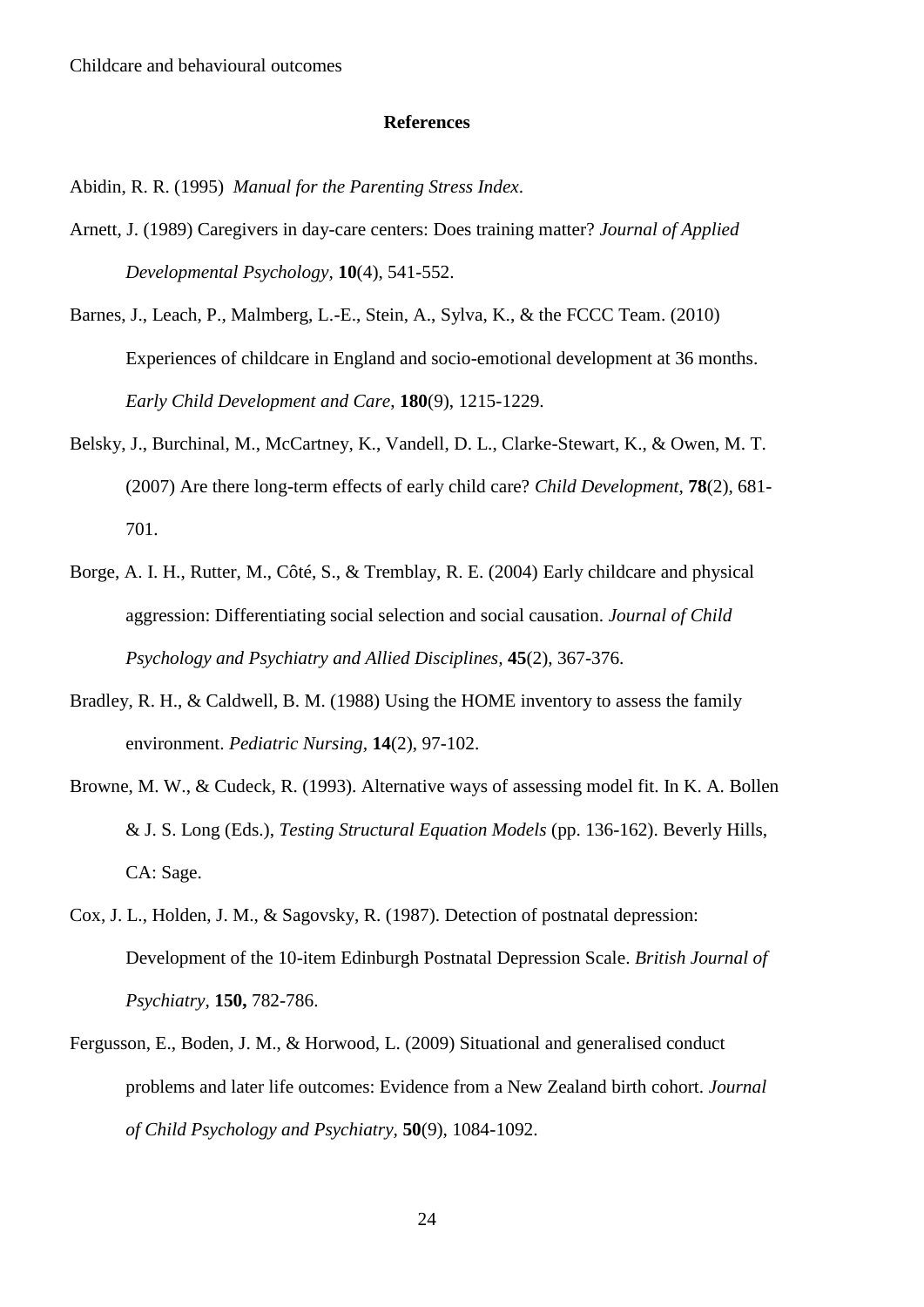- Fergusson, E., Maughan, B., & Golding, J. (2008) Which children receive grandparental care and what effect does it have? *Journal of Child Psychology and Psychiatry,* **49**(2), 161- 169.
- Goldberg, D. (1978) *Manual of the General Health Questionnaire*.
- Goldberg, D. (1982) *General Health Questionnaire Manual*. Windsor: National Foundation for Educational Research.
- Goodman, R. (2001) *SDQ: Information for researchers and professionals about the Strengths and Difficulties Questionnaire*.
- Goodman, R., Ford, T., Simmons, H., Gatward, R., & Meltzer, H. (2003) Using the strengths and difficulties questionnaire (SDQ) to screen for child psychiatric disorders in a community sample. *European Child and Adolescent Psychiatry,* **12**, 9-14.
- Leach, P. (2009) *Child Care Today: What we know and what we need to know.* Cambridge, UK: Polity Press.
- Leach, P., Barnes, J., Malmberg, L.-E., Sylva, K., & Stein, A. (2008) The quality of different types of child care at 10 and 18 months: A comparison between types and factors related to quality. *Early Child Development and Care,* **178**(2), 177-209.
- Lewis, S. N., West, A. F., Stein, A., Malmberg, L. E., Bethell, K., Barnes, J., Sylva, K., Leach, P., & the FCCC Team. (2009) A comparison of father-infant interaction between primary and non-primary care giving fathers. *Child: Care, Health and Development,*  **35**(2), 199-207.
- Little, T. D., Cunningham, W. A., Shahar, G., & Widaman, K. F. (2002) To parcel or not to parcel: Exploring the question, weighing the merits. *Structural Equation Modeling,*  **9**(2), 151-173.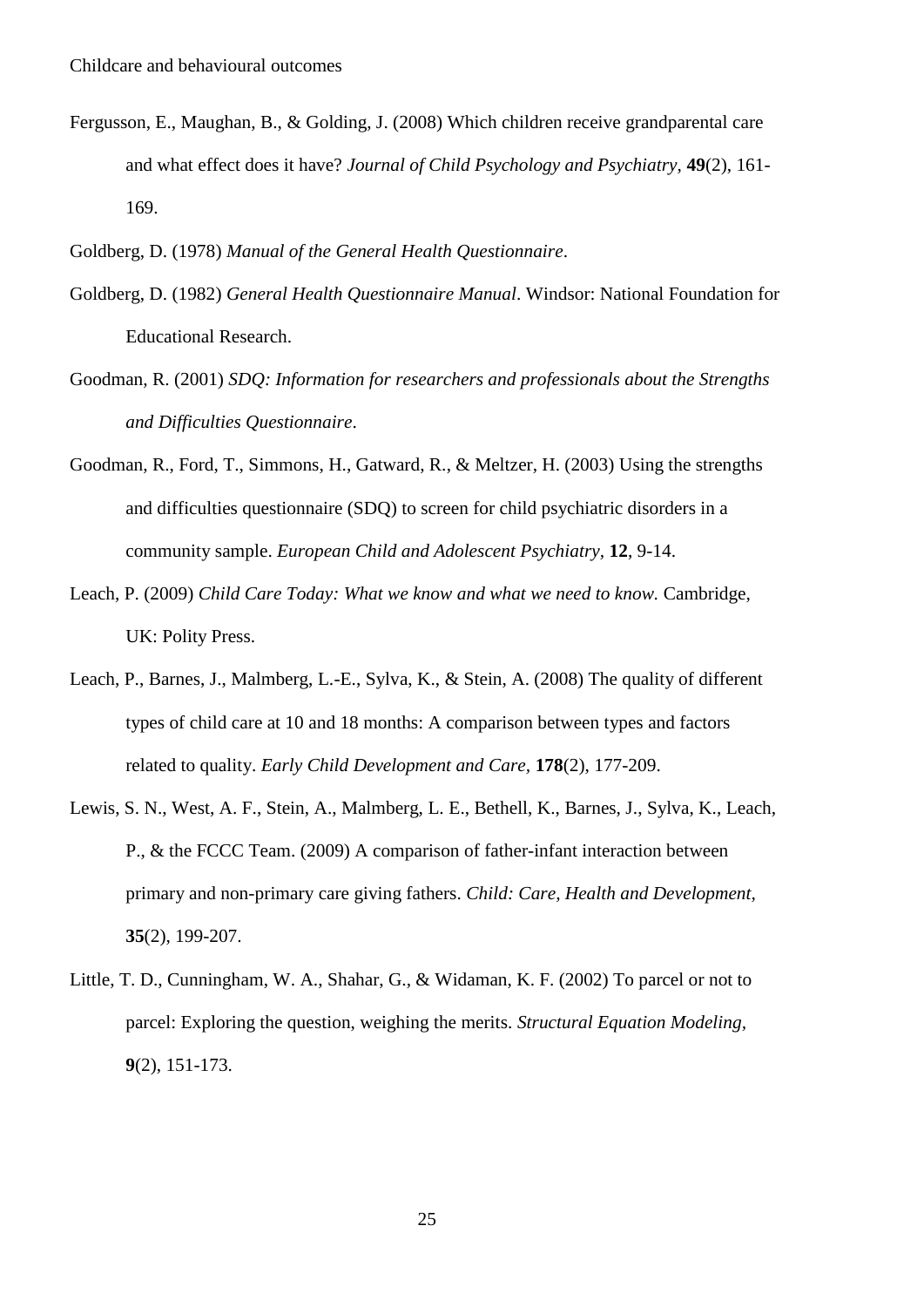- Malmberg, L. E., Davies, B., Walker, J., Barnes, J., Sylva, K., Stein, A., & Leach, P. (2005a) The families, children and child care (FCCC) study, in relation to area characteristics: A recruitment and smaple description. *FCCC-recritment*
- Malmberg, L. E., Ehrman, J., & Lithen, T. (2005b). Adolescents' and parents' future beliefs. *Journal of Adolescence,* **28**(6), 709-723.
- Malmberg, L. E., Stein, A., West, A., Lewis, S., Barnes, J., Leach, P., Sylva, K., & the FCCC Team (2007) Parent-infant interaction: a growth model approach. *Infant Behaviour Development,* **30**(4), 615-630.
- Marmot, M. (2010) Strategic review of health inequalities in England post 2010. *Marmot review final report*, from www.ucl.ac.uk/gheg/marmotreview/Documents/finalreport
- Mathers, S., & Sylva, K. (2007) The relationship between quality and children's behavioural development: Neighbourhood Nurseries Initiative National Evaluation. *Quality and child behavioural outcomes final report*.
- Melhuish, E. C., Phan, M. B., Sylva, K., Sammons, P., Siraj-Blatchford, I., & Taggart, B. (2008) Effects of the Home Learning Environment and Preschool Center Experience upon Literacy and Numeracy Development in Early Primary School. *Journal of Social Issues,* **64**(1), 95-114.
- Meltzer, H., Gatward, R., Goodman, R., & Ford, T. (2003) Mental health of children and adolescents in Great Britain. *International Review of Psychiatry,* **15**(1-2), 185-187.
- Muthén, L. K., & Muthén, B. O. (1998-2007) MPLUS Statistical analysis with latent variables. User's guide. Los Angeles: Muthén & Muthén.
- National Institute of Child Health and Human Development Early Child Care Research Network (NICHD ECCRN) (1991). *NICHD study of early child care phase I instrument document*, 101-103.